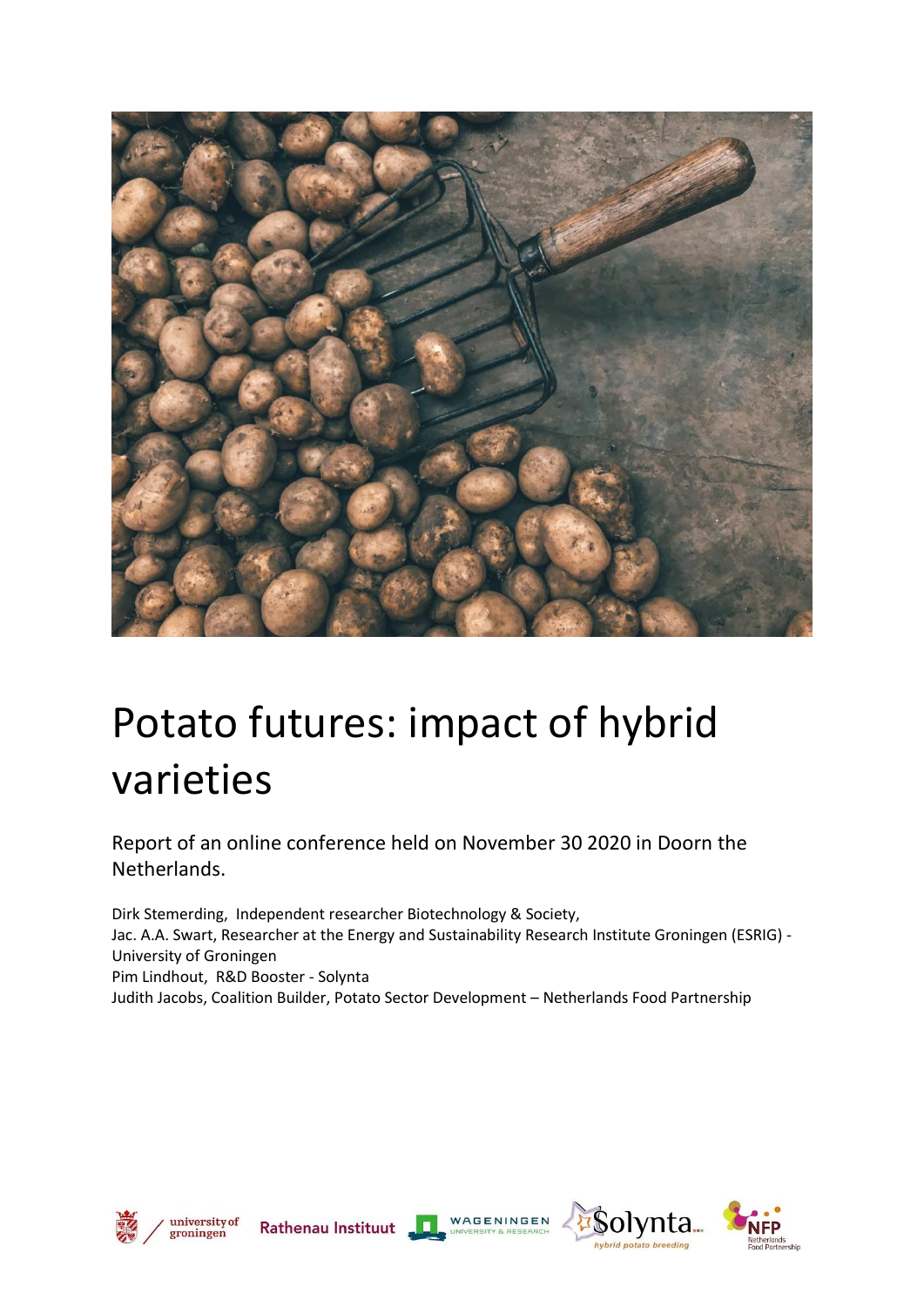### Preface

This report describes the proceedings, discussion items and opinions about the impact of hybrid potato, expressed during a one day [conference](file:///C:/Documents/NFP/Potato/Conference/Communicatie/(%20https:/www.nlfoodpartnership.com/events/international-conference-potato-futures-impact-of-hybrid-varieties/)) on November 30th, 2020. The main emphasis is on the industrialised world with Europe as an example and on lower income economies with Africa as an example. The speakers represented various stakeholders from private industries, universities and research centres, donor organisations, non-governmental organisations and policy makers. There was a common understanding that hybrid potato has great potential for future food security on a global scale, but the impact on potato systems may be regarded as a paradigm shift and will require major adjustments of existing potato systems. The joint and collaborate efforts of all partners in these systems is required for a successful implementation. This report describes the subjects presented and discussed at the conference in great detail. To help the reader, key messages are described at the start of each section.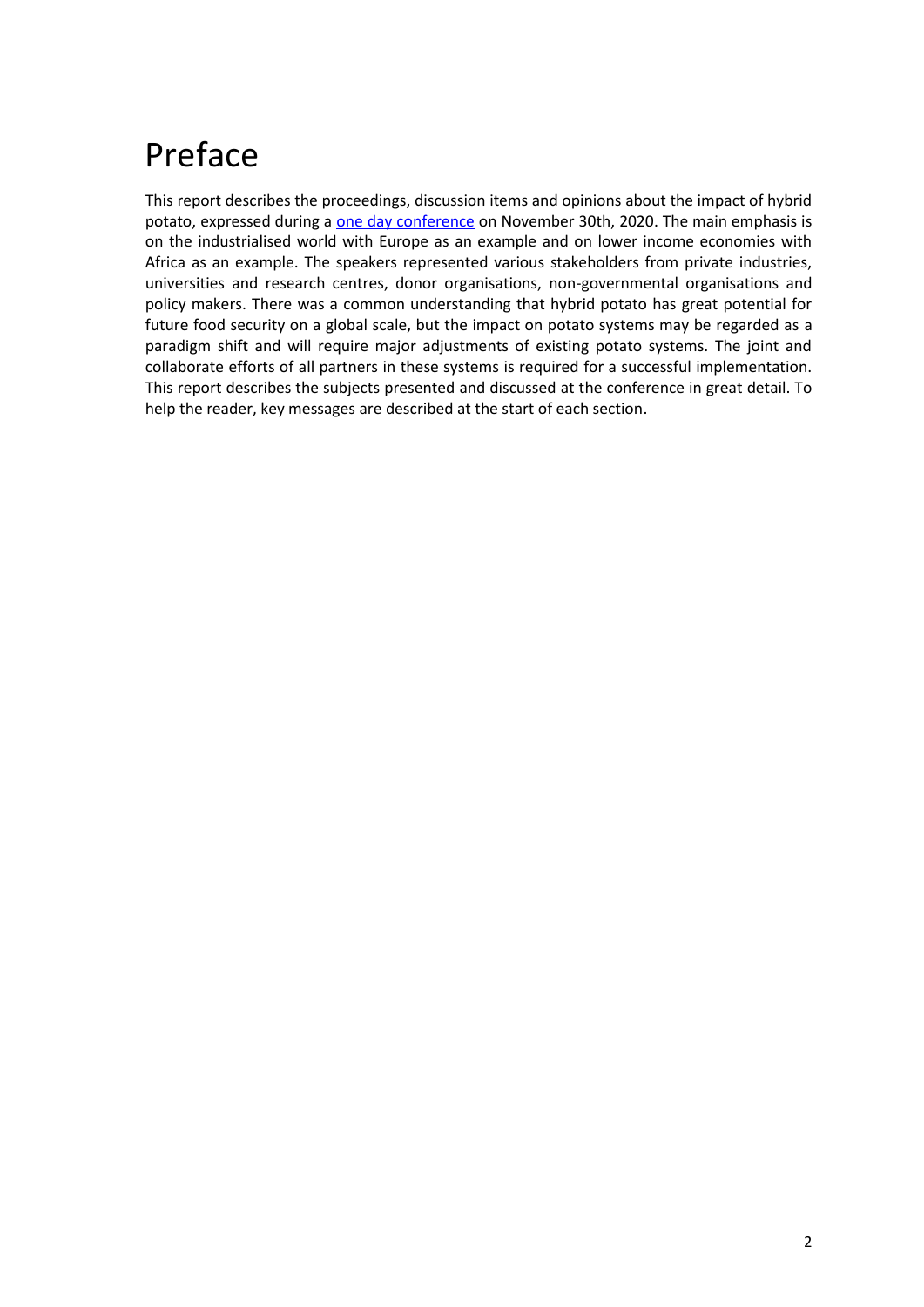### Table of contents

- 1. Introduction
- 2. Morning plenary session
	- a. Diploid hybrid potato as a system innovation
	- b. The future of hybrid potato: an agenda for debate
- 3. Afternoon parallel session I
	- a. Opportunities and threats of hybrid potato for the Dutch agro-industrial potato sector
	- b. Implications for (inter)national policy and regulation: round table discussion
- 4. Afternoon parallel session II
	- a. Challenges and opportunities for the introduction of hybrid potato in an African and international development context
	- b. Key requirements for successful introduction of hybrid potato in Africa: experiences from the ground
- 5. Afternoon plenary session
	- a. Panel discussion
	- b. Closing reflections by Louise Fresco
- 6. Final conclusions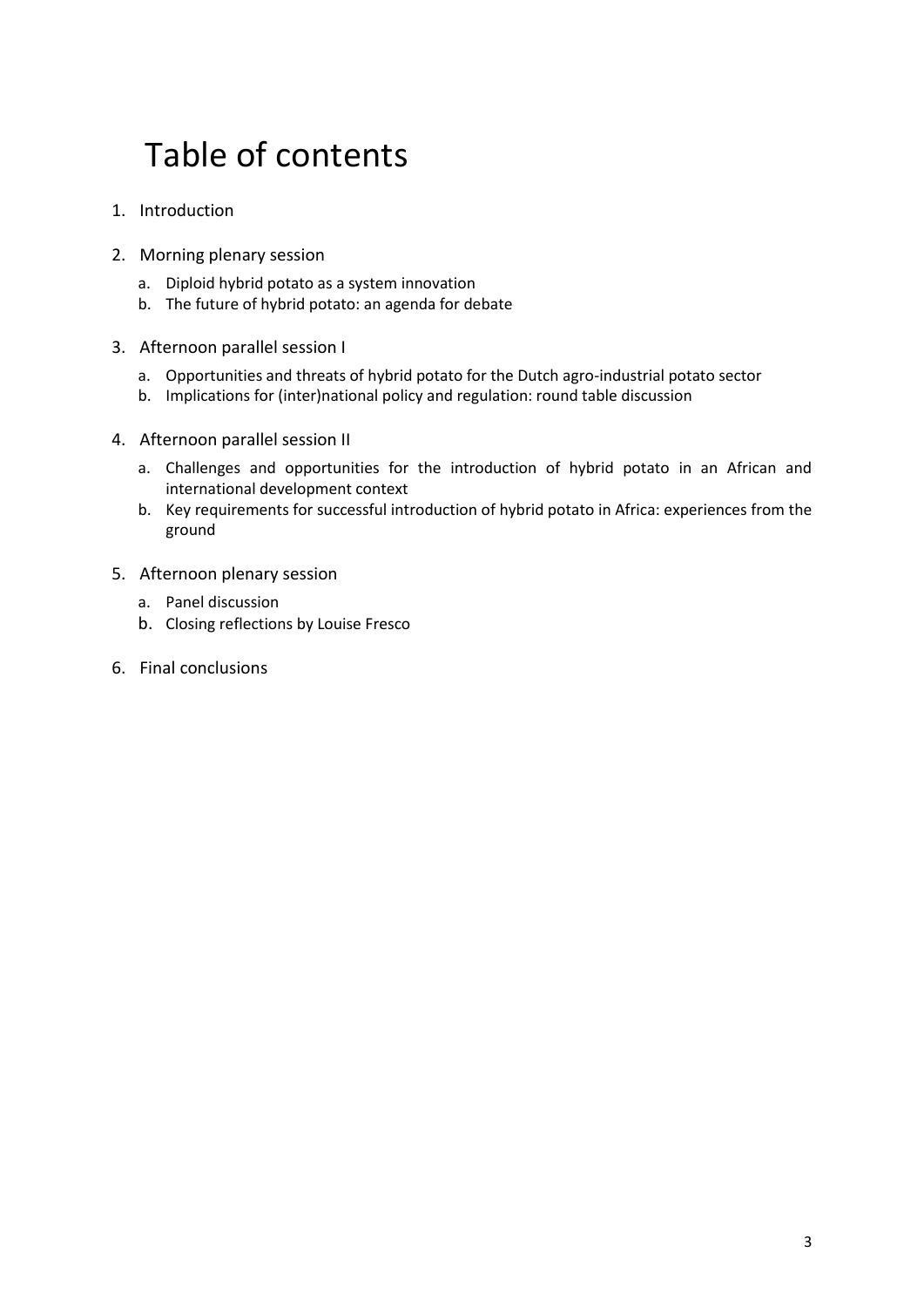### Key messages

Diploid hybrid potato as a system innovation

- Hybrid potato breeding is a system innovation which may affect almost every step in the potato value chain. It can thus be seen as a disruptive and game changing technology, involving and affecting all players in the sector.
- Potato breeding and cultivation will more and more follow the dynamics of the vegetable sector, characterized by the rapid introduction of new varieties, product diversification, higher nutritional value and the introduction of resistant and stress-tolerant cultivars.
- For a further understanding of the impact of hybrid potato, we must distinguish between the value chain in high income and low income countries as different system contexts.

The future of hybrid potato: an agenda for debate

- Hybrid potato seed may play a crucial role in the development of global and regional agri-food systems and consequently may strongly affect potato tuber cultivation and industry in the Netherlands.
- The question how to combine business opportunities for breeders with variety development that serves global food security in sustainable ways is one of the main challenges in hybrid potato innovation.
- One of the most challenging problems in Africa is that farmers often keep inferior tubers as planting material instead of tubers with the highest quality. A successful introduction of hybrid potato will therefore require specialized seed potato growers who can produce and multiply certified potato planting material.

Opportunities and threats of hybrid potato for the Dutch agro-industrial potato sector

- The involvement with every aspect of the potato value chain breeding, cultivation, trade, processing, logistics and technology – makes the Netherlands a vibrant centre in the potato world.
- Hybrid breeding and hybrid potato seed are important innovations for the sector because it may open new markets, especially in regions that are difficult to reach with the export of seed potatoes.
- Although the market potential in Africa is still unclear, high-quality potatoes are crucial to help reach the SDG2 food security goals.
- For Africa, however, we do need business willing to invest in producing true hybrid potato seed, may be as part of corporate social responsibility. Alternatively the public sector could take up the challenge, although it generally has no convincing track-record in seed dissemination.
- It is way too early to predict whether there are opportunities for the Netherlands to become a main exporter of hybrid potato seed, as the final determinant for success is the hybrid potato business model.
- There is no reason to believe that in the international development context the informal seed potato market will disappear through legislation and IP. It will remain highly important for a long time to come.

Implications for (inter)national policy and regulation: round table discussion

- Although current regulations are designed for seed potato tubers, no legislative hurdles are to be expected when hybrid seed will enter the market, only requiring minor adjustments of the current international UPOV regime for the protection of new varieties of plants.
- There is much to win by strengthening informal seed systems and making regulation more inclusive, rather than just reinforcing established UPOV rules.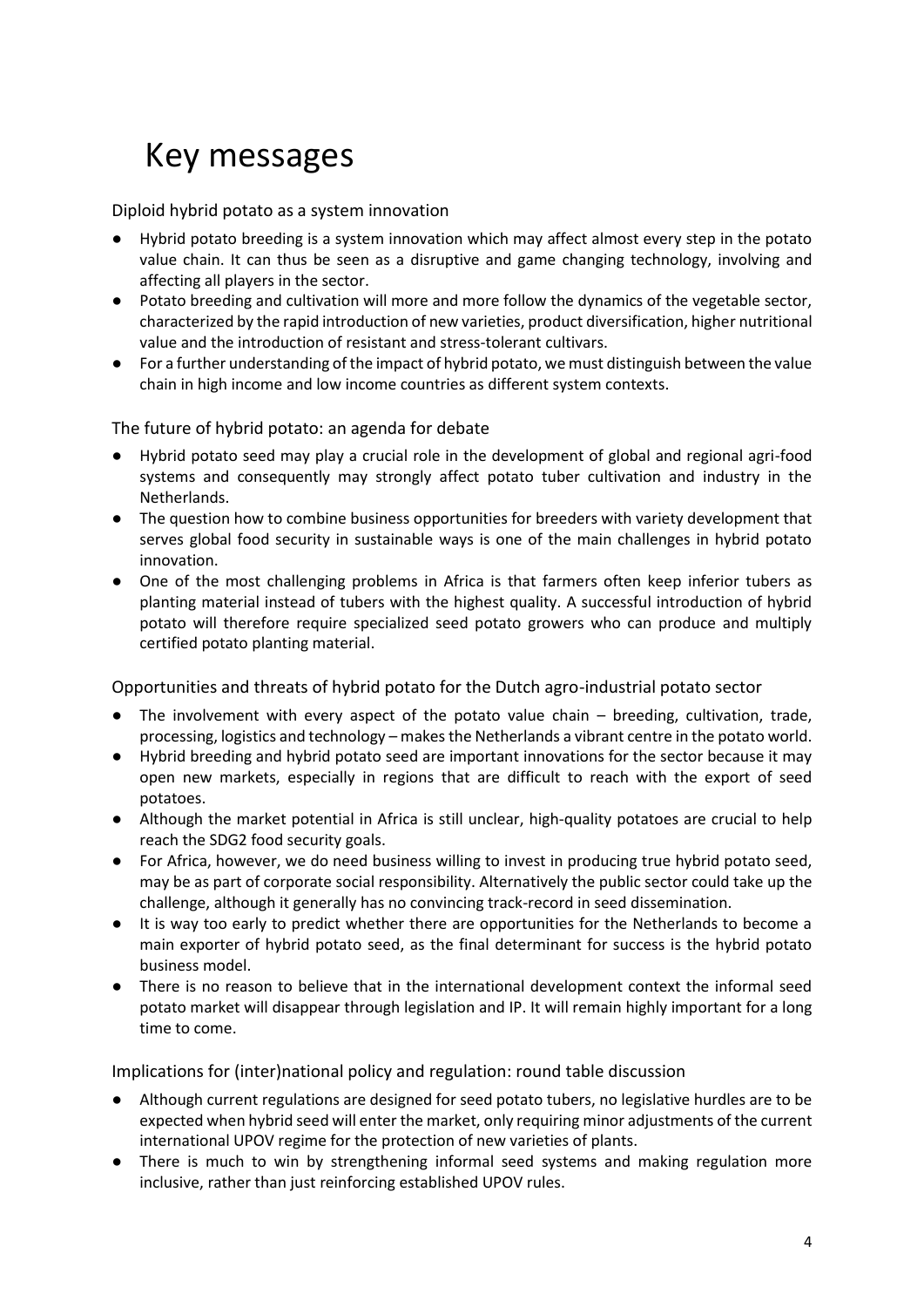● We need to engage farmers in participatory plant breeding, especially in cases where public breeding is marginal and breeding companies are not interested in the informal market segment.

Challenges and opportunities for the introduction of hybrid potato in an African and international development context

- Potato as a vitally important crop to food security in Africa in the context of rapid population growth and urbanization, but we missed opportunities for increasing yields and farmer income.
- We have to look at innovations as packages, thus asking ourselves what would be the component innovations of a hybrid seed innovation package and how to deal with context specificities and bottlenecks in ways that smallholders can benefit.
- The biggest bottleneck for a widespread scaling of hybrid potato seed is the intermediate infrastructure that you need, including a network of nurseries with the capacity to raise plantlets from seeds, and competent producers of first generation tubers.
- Dialogue and collaboration, involving the whole sector 'diamond', is crucial to see how to make innovation fit and to create both 'push' and 'pull'.
- A working system of plant variety protection is a crucial condition for seed companies to become active in countries and introduce high value varieties.
- Seed certification is important for producers, but often will be too expensive for farmers to afford.

Key requirements for successful introduction of hybrid potato in Africa: experiences from the ground

- Seeing is believing: we should make farmers understand the added value of hybrid quality seed through mutual learning in farmer field trials.
- It is all important to clearly and timely inform potato farmers about the necessary changes in their farming practices when shifting from seed tubers to hybrid seed.
- Current variety development does not focus on the particular needs of African potato systems and there seems to be little interest from the international seed potato industry to invest in African countries.
- Even though farmers will keep to reusing commercially obtained potato planting material, there is plenty of room for market extension because only a very small percentage of farmers nowadays have access to quality seed.

Panel discussion

- Without denying the importance of plant breeders rights, research done with public funds should reflect the public good of affordable planting material.
- The interface between formal and informal seed systems requires flexible regulation, novel methods for access to seed and attention for the role of women as seed potato producers.
- Hybrid breeding offers the opportunity to focus on traits specifically needed in Africa, also enabling potato cultivation in new environments and warmer climate zones.

Closing reflections by Louise Fresco

- Undernutrition requires food that is affordable for the urban poor while offering income for the rural poor. This is only possible with an efficient organization of the food chain as a whole.
- The introduction of hybrid seed requires an integrated chain approach and coordination at national level. So, partnerships are essential, no stakeholder can do this alone.
- One important outcome of this conference could be the establishment of partnerships and a common platform to exchange lessons learned on business models that work.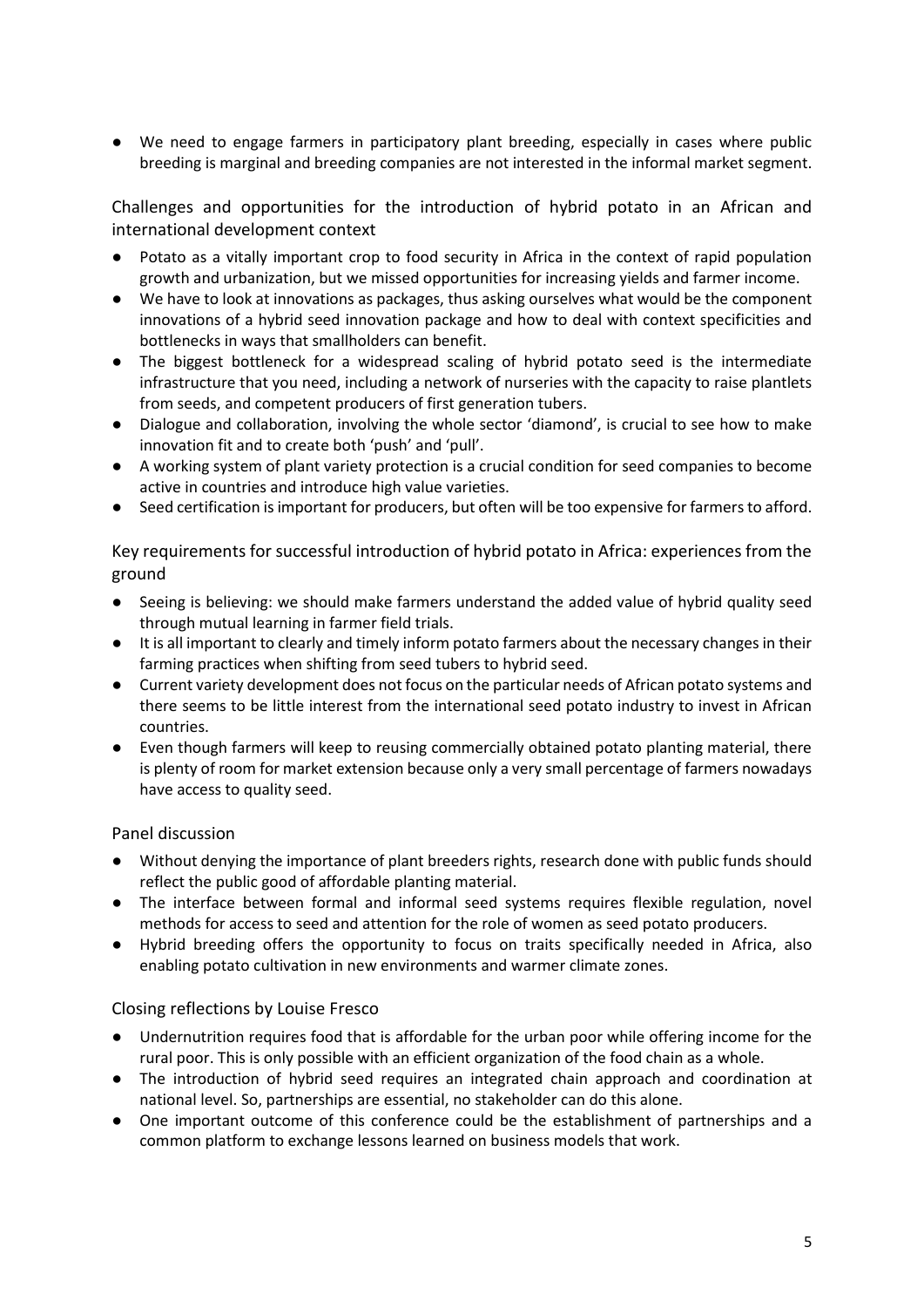### 1. Introduction

Hybrid potato breeding has become a realistic approach over the past decade and is seen by many as an important innovation that may affect both potato breeding and cultivation in the context of global challenges such as food security, agrobiodiversity and climate change. The emergence of this innovation was the subject of a project *Responsible innovation in Dutch potato breeding* ('Potarei' for short) from 2015 to 2020, funded by the Dutch Research Council NWO. The project was initiated by researchers from Wageningen University, the Rathenau Instituut and the University of Groningen, with the active participation of the Dutch potato breeding company Solynta. The project focused on conditions for a responsible development of hybrid potato breeding, taking into account 'the productivity, sustainability and diversity of current potato production systems' [\(Responsible](https://www.nwo-mvi.nl/project/responsible-innovation-dutch-potato-breeding)  [innovation in Dutch potato breeding | NWO-MVI \(nwo-mvi.nl\)\)](https://www.nwo-mvi.nl/project/responsible-innovation-dutch-potato-breeding).

Today, more than five years after the start of the project, various companies (including Solynta, Bejo Seeds, HZPC and EASI Seeds) are working on hybrid potato breeding and we are on the eve of the market introduction of hybrid varieties. Against this background, the conference was organized to bring together, compare and contrast insights from breeders, farmers, industry, NGOs and policymakers to assess the possible future of hybrid potatoes in an international context. That future will not only depend on the ultimate agronomic performance of hybrid potatoes, but also on a range of societal conditions that can influence the success of hybrid breeding and cultivation. Accordingly, the conference focused in particular on the *social and system conditions* that could guide the future of hybrid potatoes.

In her opening address *Myrtille Danse, executive director of the Netherlands Food Partnership (NFP)*, put potato breeding and cultivation in the context of the need to strengthen local food systems, especially in response to SDG2 and related challenges of climate change and world population growth. As access to quality seed (tubers or true seed) is key in achieving this aim, the NFP is eager to see how to contribute to a responsible and sustainable introduction of hybrid potato seed in established seed systems.

*Jim Lorenzen, senior programme officer of the Bill and Melinda Gates Foundation (BMGF)*, emphasized in a short introduction to the conference the role of agriculture in poverty reduction, with potato as an important source of food and income for smallholder farmers. However, yields are strongly adversely affected by the rapid spread of pests and diseases, due to degenerated propagation material (tubers) and a too close succession of seasonal cultivation cycles. As major promises of hybrid breeding Lorenzen mentioned faster development of new varieties, greatly reduced risk of spreading pests and diseases, lower seed transport costs, and more easy access to locally adapted varieties through regional breeding networks. For the uptake by farmers however the price should be right!

These introductory remarks preluded two guiding themes informing the programme for this conference, one relating to hybrid breeding, the other to hybrid seed:

- Hybrid breeding as a driver of rapid variety development with added value that may serve food security, sustainability and climate adaptation as important sustainable development goals.
- True potato seed as a driver of changing agricultural practices and business models that may have far-reaching implications for a broad range of stakeholders.

In the plenary morning session, hybrid potato breeding was introduced and discussed as a radical system innovation and different scenarios were presented as possible futures for this innovation. In the afternoon, hybrid potato was discussed in two parallel afternoon programme tracks, focusing on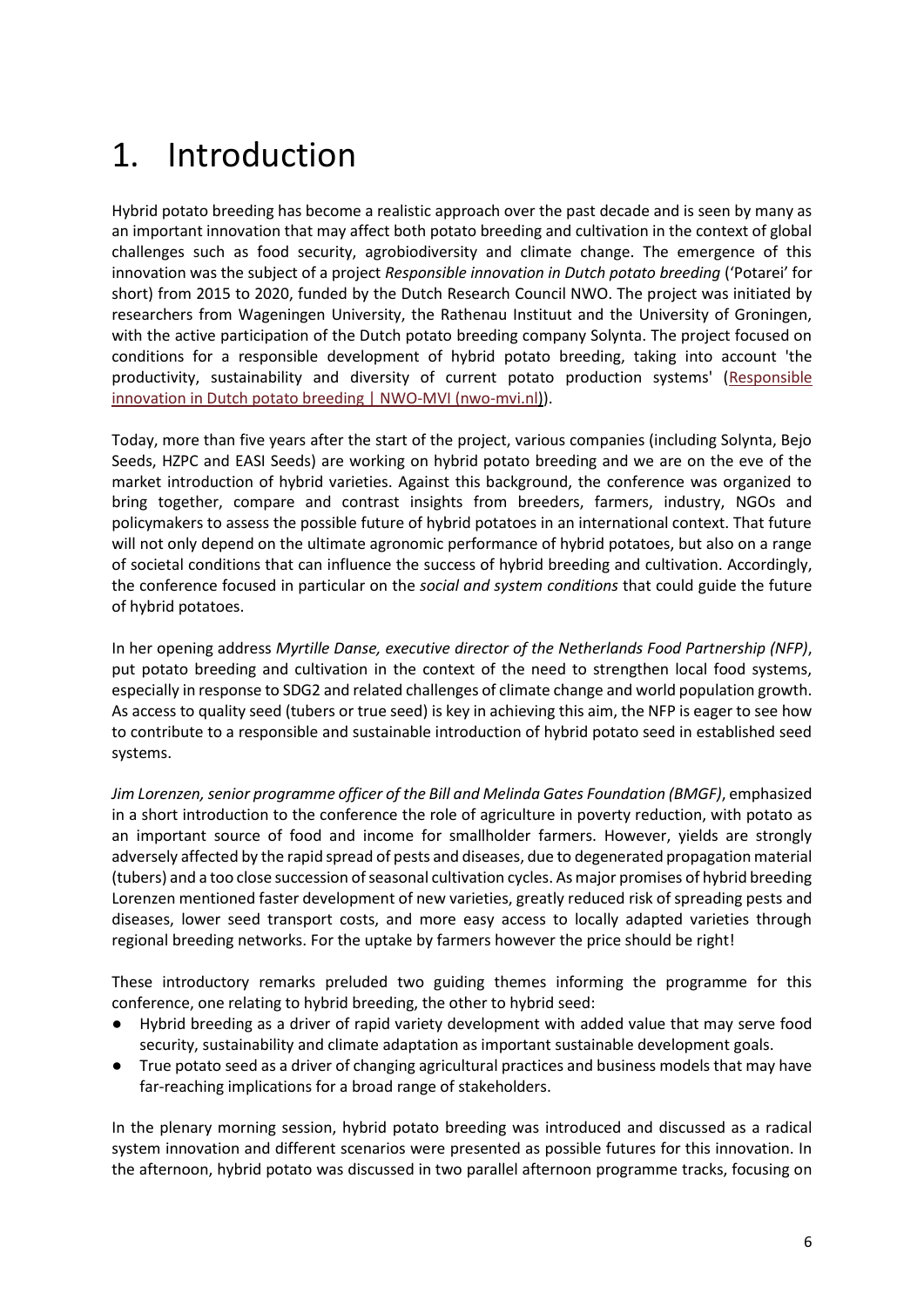different potato system contexts. One parallel track focused on the European agro-industrial potato sector, which may lend itself in many ways to the introduction of hybrid potatoes, although it may also have to undergo significant system transformations to enable a successful introduction of this innovation. The other track focused on the international development context of Africa, with its highly informal potato sector dominated by smallholder farmers, where the conditions for hybrid potato cultivation with commercially sourced seed are much more challenging. The conference concluded with a panel discussion on the role of hybrid potato in achieving food security and related sustainable development goals, and ended with closing reflections by Louise Fresco, president of the Executive Board of Wageningen University & Research. The conference programme has been added as an appendix to this report.

The conference was followed online by participants from all over the world, varying in number throughout the day between 150 and 180. Concise summaries of the presentations and discussions during the conference have been included in this report, with text boxes highlighting the key messages from each session. For power points see: [Presentations Potato Conference \(nlfoodpartnership.com\).](https://www.nlfoodpartnership.com/insights/presentations-potato-conference/) Some of the major lessons emerging from this conference are discussed in the final conclusions of this report.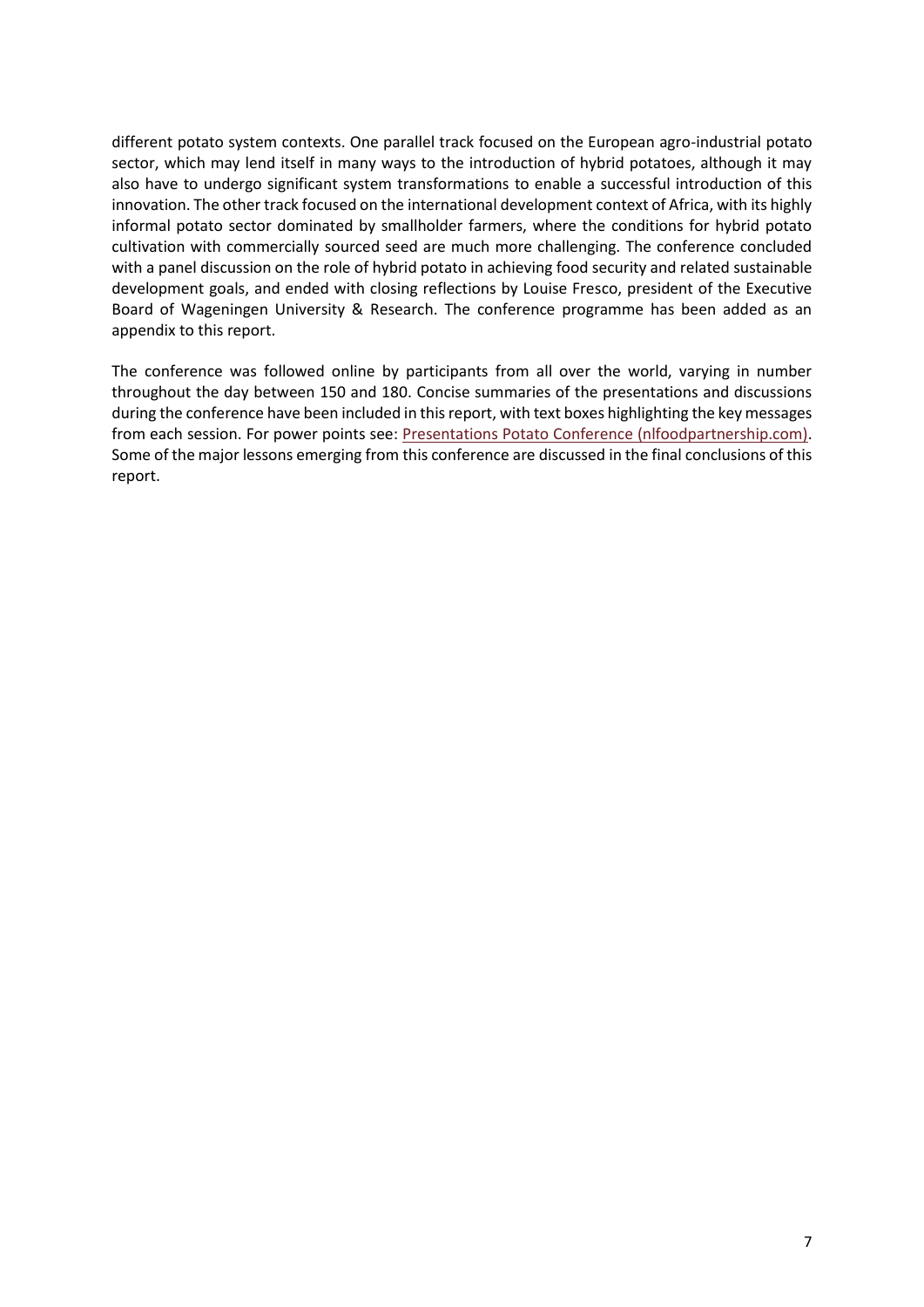### 2. Morning plenary session

#### a. Diploid hybrid potato as a system innovation

#### Key messages:

- Hybrid potato breeding is a system innovation which may affect almost every step in the potato value chain. It can thus be seen as a disruptive and game changing technology, involving and affecting all players in the sector.
- Potato breeding and cultivation will more and more follow the dynamics of the vegetable sector, characterized by the rapid introduction of new varieties, product diversification, higher nutritional value and the introduction of resistant and stress-tolerant cultivars.
- For a further understanding of the impact of hybrid potato, we must distinguish between the value chain in high income and low income countries as different system contexts.

The morning session started with a presentation by *Pim Lindhout, one of the founders and R&D booster of Solynta*, a Dutch breeding company which initiated the development of diploid hybrid breeding in potato. Lindhout discussed hybrid breeding as a system innovation which may affect almost every step in the potato value chain. A hybrid breeding programme starts with the generation of inbred parent lines in a prolonged programme of testing, selection and introgression breeding. Hybrids are the result of crossings between carefully chosen parent lines.<sup>1</sup> Next steps are large scale hybrid seed production, cultivation of seedlings in the greenhouse and finally potato cultivation from planted seedlings in the field. All these steps require new ways of working, unleashing many other innovations along the value chain, including equipment, skills and new seed regulations. In this sense hybrid breeding can be seen as a disruptive and game changing technology, involving and affecting all players in the sector. One key feature of hybrid potato is the acceleration of the process of breeding. While conventional potato breeding may take decennia to develop a new variety, hybrid breeding will need less than 5 years once it can build on a well-characterized genetic library of parent lines. Another key feature is the use of true potato seed that it is easy to store and transport and will greatly reduce the time and area needed to produce seed tubers as starting material for potato cultivation. As Lindhout pointed out, Solynta's seed proposition is just at the start of a progress boom. A 20-40% improvement in yield is realistic. Work on hybrid seed with Phytophthora resistance started in 2015 and double stack resistant hybrids were already tested in the field in 2017. Potato breeding and cultivation will more and more follow the dynamics of the vegetable sector, characterized by the rapid introduction of new varieties, product diversification, higher nutritional value and the introduction of resistant and stress-tolerant cultivars. In addition to the formal agro-industrial seed sector, Solynta also wants to serve the informal seed sector by adapting potato hybrids to the diverse agroecological conditions of smallholder farming. Field trials with hybrid potato in Africa have already shown yields that are significantly higher than the local average. The dream for the future is to breed hybrid varieties adapted to lowland tropical areas. Here long term and large public investments are needed. Lindhout concluded his presentation with a call for an African centre dedicated to collaboration in hybrid breeding for this purpose.

*Paul Struik, chairholder Crop Systems Analysis WUR*, acted as a commentator in this session. He first of all highlighted the pros and cons of potato as an important staple crop. With its potentially short cycle and with seed tubers as starting material, containing water and nutrients for a quick start and

 $<sup>1</sup>$  Solynta's hybrid breeding technology is based on the use of diploid potato varieties in which a wild potato gene has been</sup> introduced by means of conventional breeding. This gene allowed the inbreeding of diploid potato which is normally selfincompatible. Thus, by applying repeated self-fertilizations, libraries of homozygous parent lines can be developed to generate diploid hybrid varieties.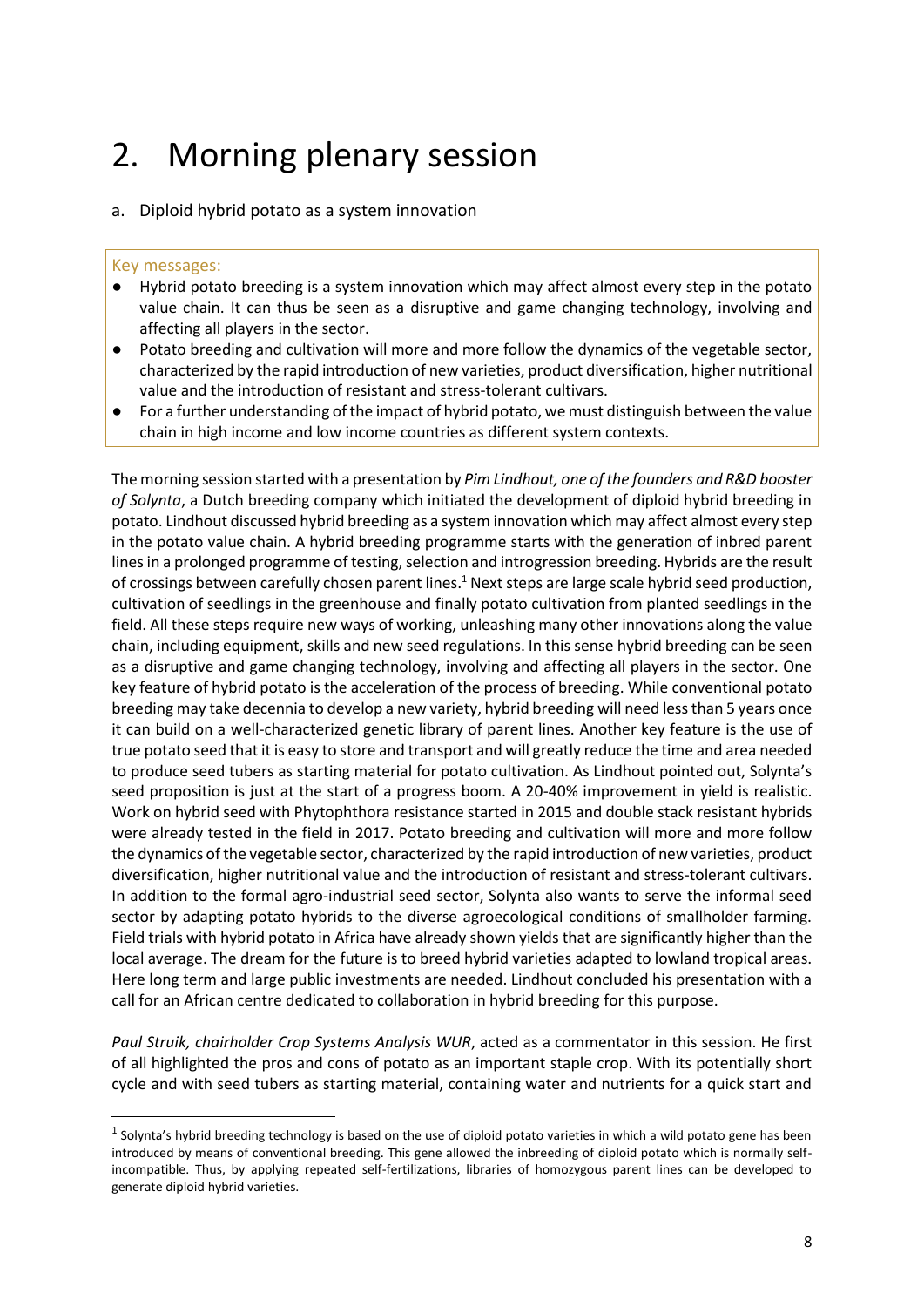high yield, the advantages of potato are clear. It often serves as a hunger-breaking crop or as a short cycle crop between two main crops and can also be a companion crop in intercropping systems. On the other hand, conventional breeding is complex and slow and, as bulky and perishable produce, seed potatoes are difficult to transport and store. Hybrid potato may indeed solve these problems, but may simultaneously nullify some of the agronomic benefits of potato. True seed is less vigorous than tubers as starting material and has a longer growth cycle, thus reducing resource use efficiency and compromising potato as a hunger-breaking crop. For a further understanding of the impact of hybrid potato, Struik distinguished between the value chain in high income and low income countries as different system contexts. Will hybrid potato completely change the value chain in high income countries, or will there be parallel worlds of hybrid and traditional potato cultivation? As uniformity of potatoes is key for industrial purposes, that will be the test for hybrid seed potatoes in the agroindustrial context. Could hybrid potato in low income countries be a push for the development of high added-value production chains? One requirement in this context is that seed governance systems and extension services are able to cope with hybrid potato seed. Even then farmers may not be willing to pay for hybrid seed and stick to saving part of their own tubers as starting material for the next season. In his concluding propositions for debate Struik agreed with Lindhout that for resistance breeding hybrid potato is a game changer. With intensive cropping, hybrid potato will also require a system of specialised growers producing seedlings and seedling tubers as starting material. Only in remote areas with abundant labour and low quality demand, hybrid seed may serve as immediate starting material for potato cultivation.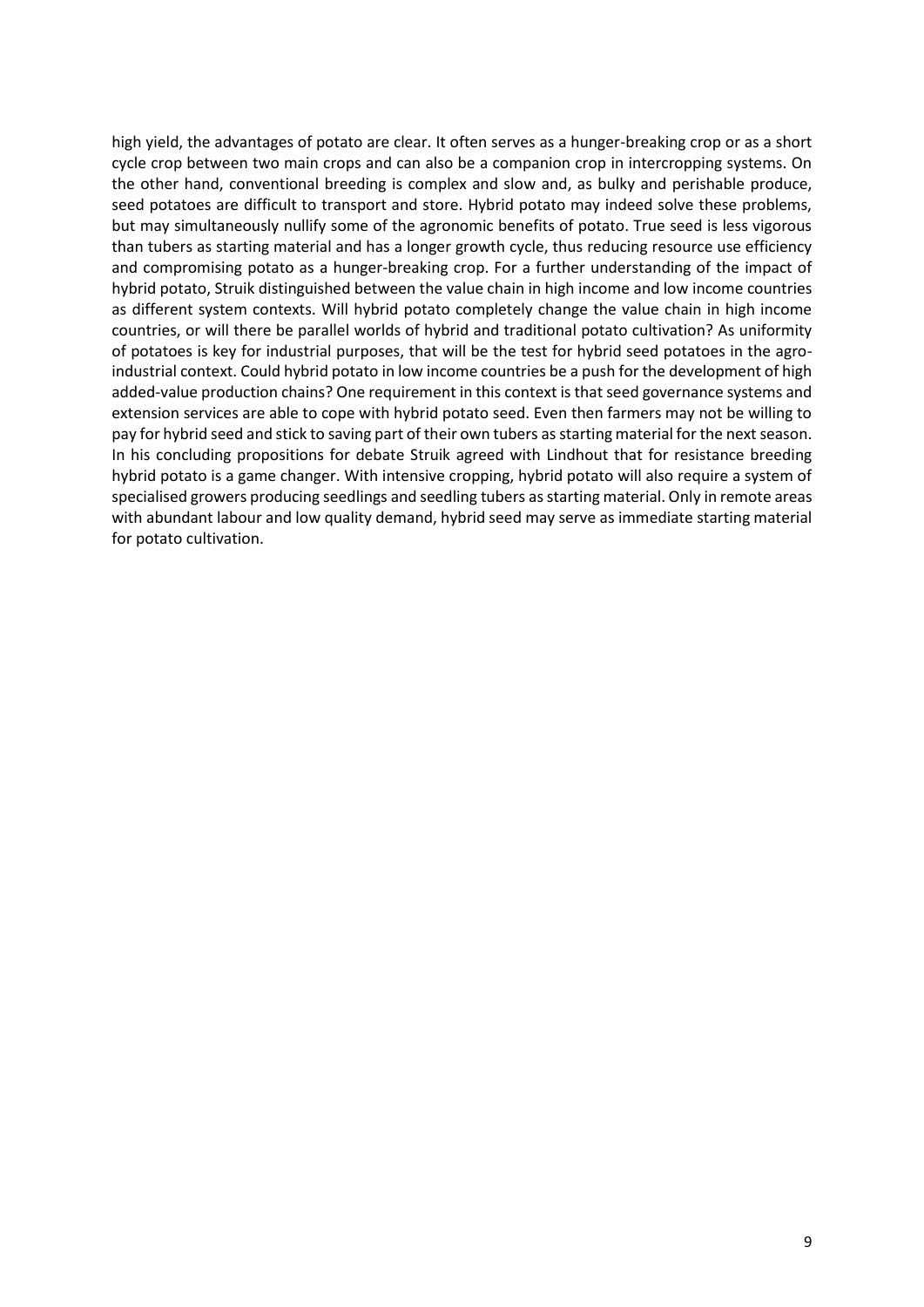#### b. The future of hybrid potato: an agenda for debate

#### Key messages:

- Hybrid potato seed may play a crucial role in the development of global and regional agri-food systems and consequently may strongly affect potato tuber cultivation and industry in the Netherlands.
- The question how to combine business opportunities for breeders with variety development that serves global food security in sustainable ways is one of the main challenges in hybrid potato innovation.
- One of the most challenging problems in Africa is that farmers often keep inferior tubers as planting material instead of tubers with the highest quality. A successful introduction of hybrid potato will therefore require specialized seed potato growers who can produce and multiply certified potato planting material.

What are the implications of hybrid potato varieties from a broader, global and future-oriented systems perspective? *Rosanne Edelenbosch, senior researcher from the Dutch Rathenau Instituut*, explained in her presentation how this question has been taken up in the 'Potarei' project, mentioned in the introduction. Starting point in this project is the approach of responsible innovation, aiming to involve innovators, societal stakeholders and policy makers in a process of mutual learning about how innovation can respond to major societal challenges like food security and sustainability. In 2016, a first round of interviews with various players in the Dutch potato sector showed a range of different opinions, with both scepticism and high expectations, indicating a high degree of uncertainty about the future of hybrid potato. Based on these interviews and literature review, core questions were identified that could serve as building blocks for an interactive scenario exercise, focusing on the future of hybrid potato in 2040: who will have control over the sector, what will be dominant market trends, what will be important technological trends, and how intensive or extensive will agriculture be at that time? In workshops with stakeholders from the sector three scenarios were elaborated that differed in control over the value chain, consumer demand, technology trends and dominant developments in agriculture. In the *Global duopoly* scenario only two non-European multinationals dominate the complete potato value chain. Potatoes contribute significantly to food security and the bio-economy, but sustainability is not a real concern. In the *Circular and High-tech* scenario circular agriculture is the norm with a high input of technology, including hybrid potatoes, stimulating sustainability but also raising the gap between the global North and global South. In the *Diverse Market* scenario hybrid potato breeding has expanded on the basis of publicly available parent lines, stimulating local breeding initiatives and market diversification on a global scale as a contribution to both food security and sustainability. The question how to combine business opportunities for breeders with variety development that serves global food security in sustainable ways was identified by Edelenbosch as one of the main challenges emerging from this scenario exercise. See for a more detailed account: [Rathenau\\_Instituut\\_2020\\_Potatoes\\_are\\_the\\_future.pdf](https://www.rathenau.nl/sites/default/files/2020-12/Rathenau_Instituut_2020_Potatoes_are_the_future.pdf)

After this presentation, the participants were given the opportunity to rate both the plausibility and desirability of the three scenarios through an online poll. As can be seen from the table below, opinions about the plausibility of these different futures were fairly evenly distributed among the 151 participants, while opinions about desirability differed more strongly. All in all, the *Global Duopoly* scenario was rejected and the other two scenarios scored similarly, with a slight preference for the *Diverse Markets* scenario.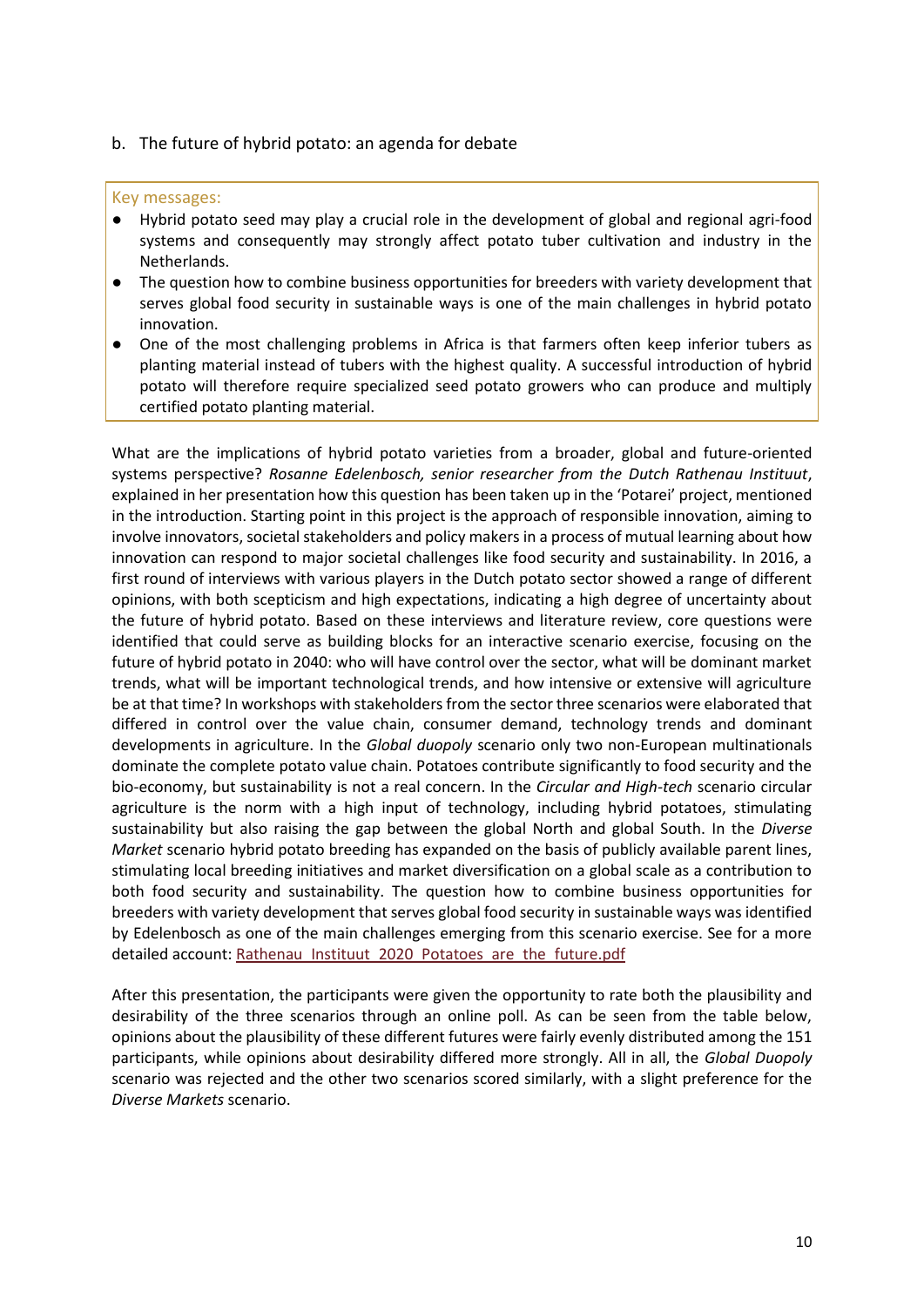| 151 participants              | Which future is most plausible? | Which future is most desirable? |
|-------------------------------|---------------------------------|---------------------------------|
| <b>Global Duopoly</b>         | 29 %                            | 1%                              |
| <b>Circular and High-tech</b> | 32 %                            | 42 %                            |
| Diverse Market                | 39 %                            | 57 %                            |

*Romain Cools, president of the World Potato Congress*, was invited in this session to comment on the scenarios presented by Edelenbosch. He argued that future potato cultivation should comply with the requirements of the triple P concept of people, planet and prosperity. Therefore, the *Global Duopoly*  scenario calls for a stronger role of the public sector to regulate environmental impacts and to assure food security. Cools also questioned whether this scenario will contribute to prosperity. The *Circular and High-tech* scenario can be seen as a response to the global growth of an urban society, characterized by a gap with the rural world and requiring new connections in food supply. Cools noted as a positive trend that farmers in this scenario become more entrepreneurial and adopt high-tech approaches. As a downside, high-tech forms of agriculture may provoke technology pessimism and resistance, with society questioning agricultural intensification. *Diverse Markets* may be seen as the most realistic scenario, raising questions about the role of patent laws. Cools indeed wondered whether we weren't already moving in the direction of abolishing these laws. Not only because patent laws may be difficult to enforce worldwide (as in China), but also because many NGOs are pushing for free seed multiplication and a wide availability of parent lines. However, as a result, the economic incentive to supply these markets may disappear. The introduction of hybrid potato will thus require new business models, underscoring the game changing character of this technology. Cools concluded that hybrid potato seed may play a crucial role in the development of global and regional agri-food systems and consequently may strongly affect potato tuber cultivation and industry in the Netherlands. The scenario exercise is helpful in thinking about these developments, especially with regard to the role of plant breeders rights and of global actors like CIP and the World Potato Congress.

In the Q&A closing this morning session, doubts were raised as to whether the many qualitative potato traits, controlled by complex genetics, can be made accessible in potato parent lines. Lindhout agreed that this complexity is a big issue in conventional tetraploid breeding, but not in diploid hybrid breeding, where quality traits can more readily be identified, and selected for, in parent lines. Although the traits for tuber size and yield remain challenging indeed. Struik wondered what business model could support Solynta's shift of activities to Africa, where informal seed systems are still dominant. Lindhout emphasized the role of science in Solynta's work, which might change the African sector by showing that the technology works. Nonetheless, to stay in business, Solynta also needs to make money of course. Cools added that there is much fertile land in Africa and a move toward cash crops. Potato processing may be on the horizon and partnerships with the World Potato Congress and the African Potato Association may help to bring hybrid potato to this continent. In response to a question from the audience about the role of CIP in this respect, both Cools and Struik pointed to a range of activities CIP is undertaking in support of potato cultivation in the informal sector. Another question in this context related to the use of farm-saved seeds. As Struik agreed, one of the most challenging problems in Africa is that farmers often keep inferior tubers as planting material instead of tubers with the highest quality. A successful introduction of hybrid potato will therefore require specialized seed potato growers who can produce and multiply certified potato planting material.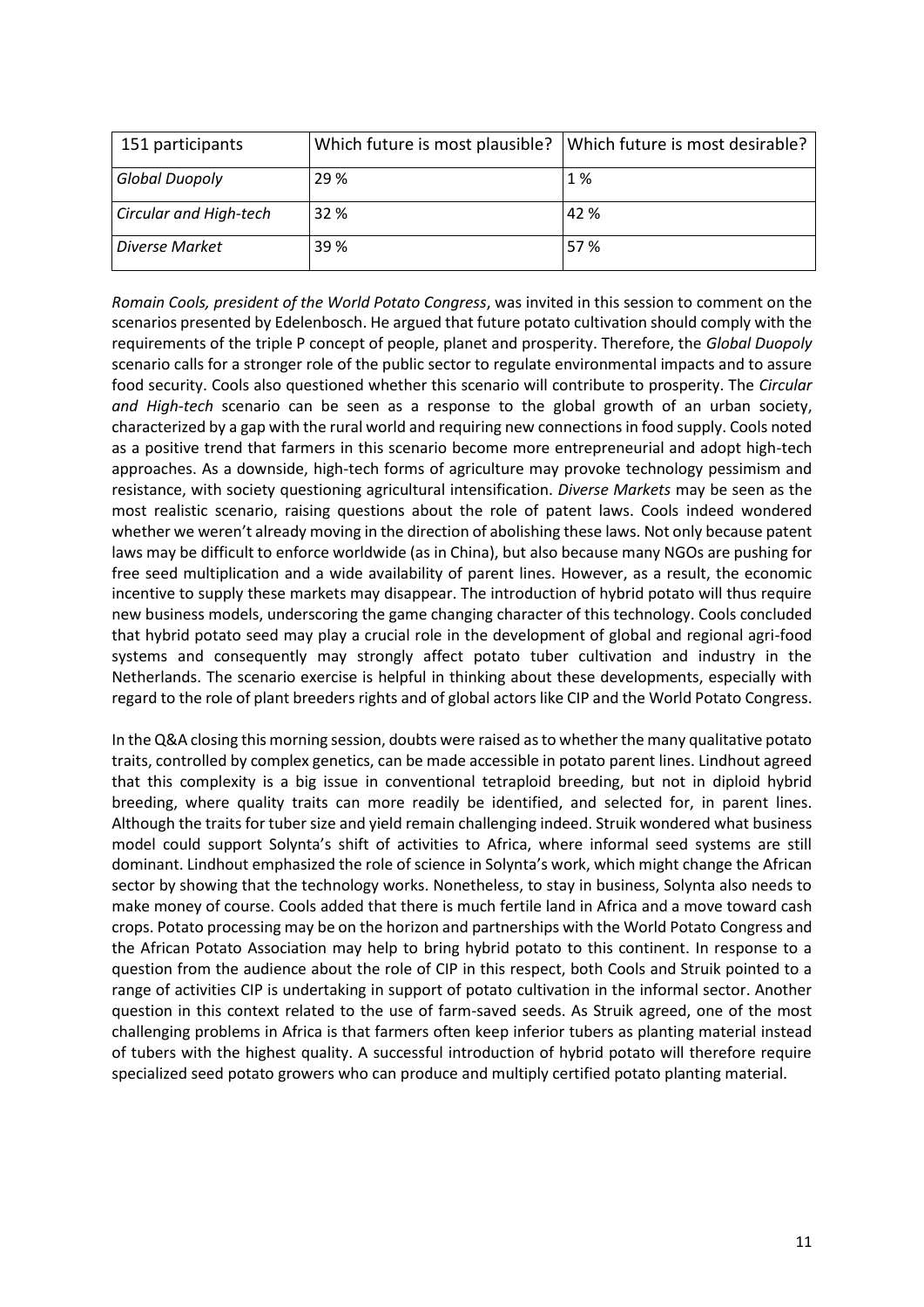### 3. Afternoon parallel session I

a. Opportunities and threats of hybrid potato for the Dutch agro-industrial potato sector

#### Key messages:

- The involvement with every aspect of the potato value chain breeding, cultivation, trade, processing, logistics and technology – makes the Netherlands a vibrant centre in the potato world.
- Hybrid breeding and hybrid potato seed are important innovations for the sector because it may open new markets, especially in regions that are difficult to reach with the export of seed potatoes.
- Although the market potential in Africa is still unclear, high-quality potatoes are crucial to help reach the SDG2 food security goals.
- For Africa, however, we do need business willing to invest in producing true hybrid potato seed, may be as part of corporate social responsibility. Alternatively the public sector could take up the challenge, although it generally has no convincing track-record in seed dissemination.
- It is way too early to predict whether there are opportunities for the Netherlands to become a main exporter of hybrid potato seed, as the final determinant for success is the hybrid potato business model.
- There is no reason to believe that in the international development context the informal seed potato market will disappear through legislation and IP. It will remain highly important for a long time to come.

As *director of the NAO, the Dutch potato branch organization, Dick Hylkema* emphasized the pivotal role of the Netherlands as a potato 'Silicon Valley'. Dutch seed potatoes find their way all over the world and the more than 150 NAO member companies respond to the needs of farmers, processors and consumers with a wide range of varieties. The involvement with every aspect of the potato value chain – breeding, cultivation, trade, processing, logistics and technology – is seen as the secret of this success. These conditions, combined with the support from top knowledge institutions and the Dutch government, makes the Netherlands a vibrant centre in the potato world. Being at the heart of this centre, the NAO is helping its members to stay in the lead and helping other countries to develop their potato sector. According to Hylkema, hybrid breeding and hybrid potato seed are important innovations for the sector to consider because it may open new markets, especially in regions that are difficult to reach with the export of seed potatoes. There is an unlimited need for both seed potatoes and hybrid potato seed as high quality and clean starting material. So, the sector strategy is to add hybrid potato to the product range and to promote sector transformation. It is not yet clear however when and whether hybrid potatoes will match the requirements of highly developed (seed) potato markets in Western Europe, including high yield, uniformity (especially for processing) and increasing sustainability requirements. In Africa with its developing potato markets, there may be demand from smallholder farmers who are especially in need for resistant varieties. Although the market potential is still unclear, as farmers may buy hybrid seed once and save the tubers as before, high-quality potatoes are crucial to help reach the SDG2 food security goals.

Will hybrid potato breeding deliver its promise? *Niels Louwaars, director of the Dutch breeders organization Plantum*, observed that various potato breeders are already working at diploid level and experimenting with new hybrid strategies, involving both the sharing of knowledge and healthy competition. However, the final determinant for success is the business model for hybrid breeding. The trouble is that, for hybrid potato seed, a reliable business model is not so easy to achieve, as intellectual property rights are not protected everywhere and (hybrid) potato is easily propagated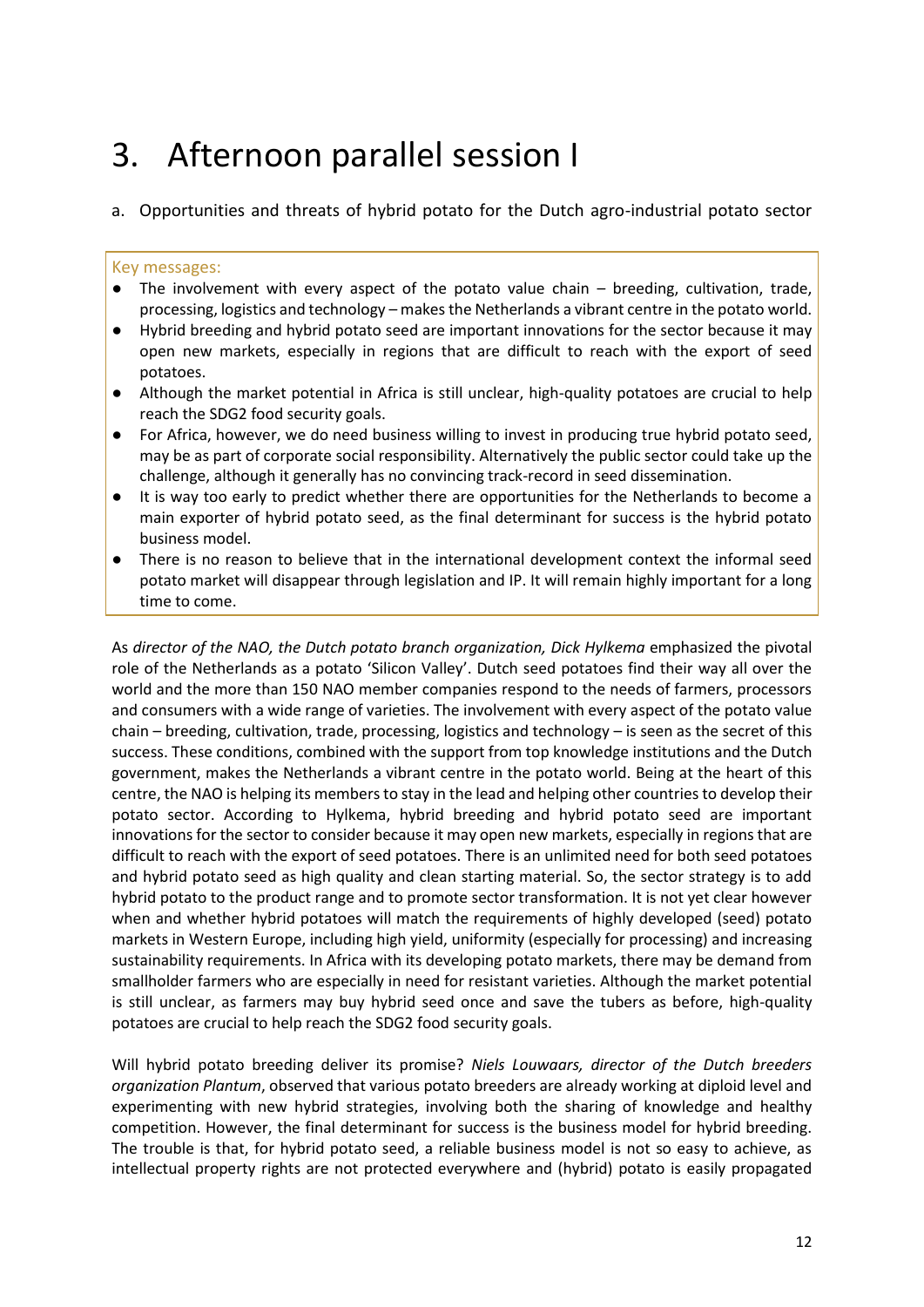vegetatively. For global food security, potato needs a boost in yield and hybrid seed provision could definitely lead to genetically improved and healthier potato starting material. According to Louwaars, in developing countries, early adopters of hybrid seed may not be traditional potato growers, but growers coming from horticulture, who are used to working with true seeds. What we first of all need however is business willing to invest in producing true hybrid potato seed, may be as part of their corporate social responsibility. Alternatively the public sector could take up the challenge, although it generally has no convincing track-record in seed dissemination. It is way too early to predict whether there are opportunities for the Netherlands to become a main exporter of hybrid potato seed. Therefore, the focus should be on the opportunities in breeding and on research into the potential of hybrid seed in feeding this world.

Shouldn't we expect that the large informal potato sector, based on farm-saved seed, will transform into a formal sector with a huge commercial market for true potato seed? In his response to this question from the audience, Louwaars saw no reason to believe that the informal seed potato market will disappear through legislation and IP. It will remain highly important for a long time to come, especially in tropical Africa and Asia.

One of the issues emphasized in the break-out sessions following these presentations was the importance of communication with the users of hybrid potato seed about the traits they need. Participatory breeding was mentioned as a good way to involve farmers in variety development, also offering interesting opportunities to Dutch breeders for market development. Regulation and market approval of new hybrid varieties in Europe and worldwide were mentioned as another important issue, which was further addressed as a main topic in the next round table discussion. A final point brought up was the dilemma that might result from the rise of hybrid breeding for medium sized firms: how to maintain a position in conventional breeding while simultaneously finding the means for taking up this new innovation?

b. Implications for (inter)national policy and regulation: round table discussion

#### Key messages:

- Although current regulations are designed for seed potato tubers, no legislative hurdles are to be expected when hybrid seed will enter the market, only requiring minor adjustments of the current international UPOV regime for the protection of new varieties of plants.
- There is much to win by strengthening informal seed systems and making regulation more inclusive, rather than just reinforcing established UPOV rules.
- We need to engage farmers in participatory plant breeding, especially in cases where public breeding is marginal and breeding companies are not interested in the informal market segment.

*Marien Valstar, involved in seed policymaking at the Dutch Ministry of Agriculture*, opened the discussion with some reflections on the current state of affairs with regard to regulations for seed potatoes and potato seed. He foresaw a hybrid situation, with trade in seed tubers continuing while true seed will find its place. Although current regulations are designed for seed potato tubers, no legislative hurdles are to be expected when hybrid true seed will enter the market, only requiring minor adjustments of the current international UPOV regime for the protection of new varieties of plants. Just like Louwaars in the foregoing session, Valstar further argued that, for the competitive position of the Netherlands in the global seed sector, seed innovation and added value is more important than bulk production.

*As seed policy officer with Oxfam, Bram de Jonge* brought informal farmer seed systems up for discussion as crucial for our understanding of the impact of hybrid potato seed. While Valstar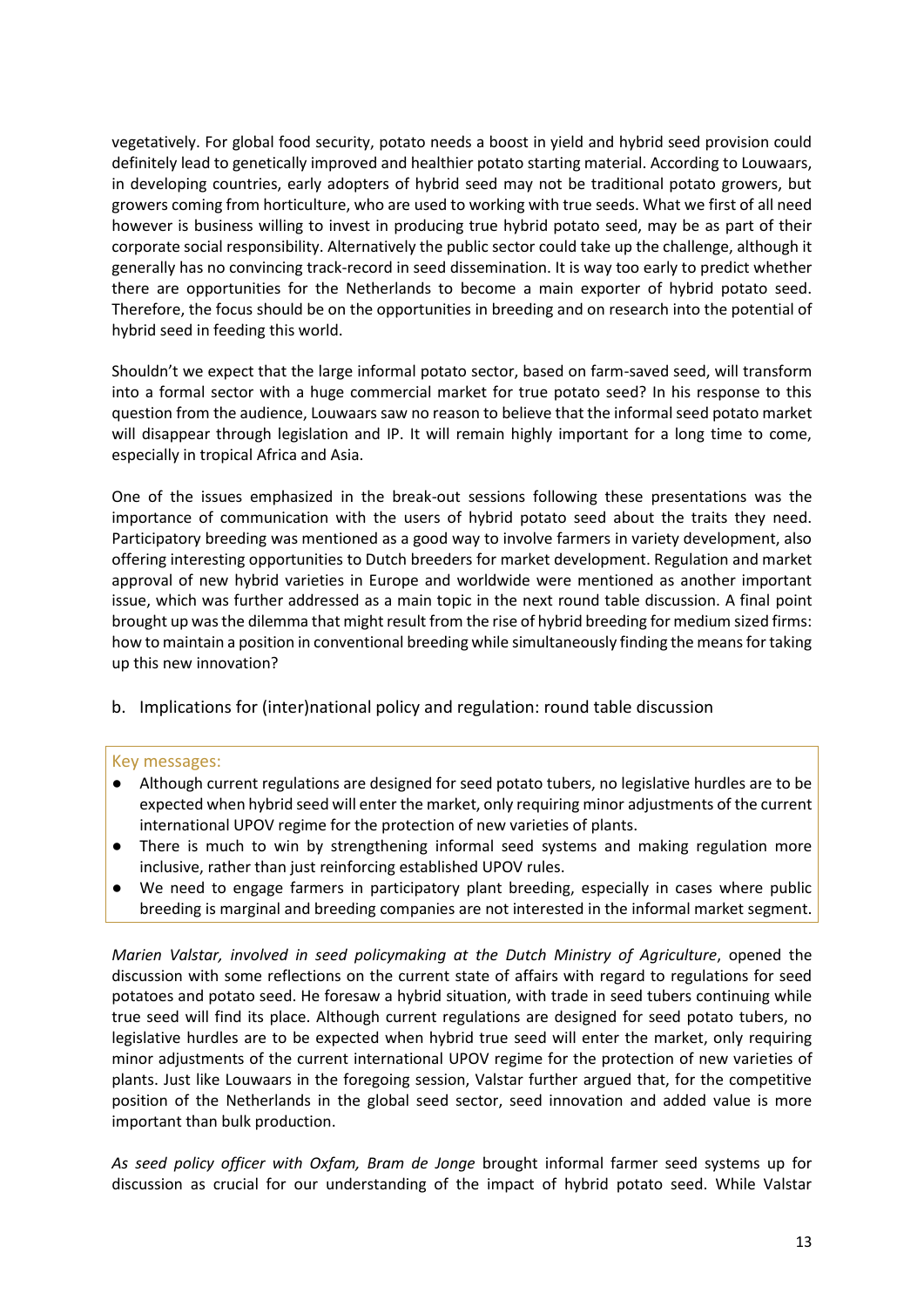considered the role of small farmers in food security an overromanticized idea, de Jonge pointed out that 95% of the seed provision in the world comes from the informal sector. Clean true potato seed may indeed be an opportunity for smallholder farmers, but it will spread mainly through informal channels, as farmers will buy the seed and then multiply and sell seed informally. Thus there is much to win by strengthening informal seed systems and making regulation more inclusive, rather than just reinforcing established UPOV rules. While some countries are more strict in applying UPOV than Europe, others are more flexible. Firms like Solynta likewise may decide not to enforce plant breeders rights in an international development context. De Jonge further emphasized the need to engage farmers in participatory plant breeding, especially in cases where public breeding is marginal and breeding companies are not interested in the informal market segment. Valstar agreed that farmers need more choice in terms of plant genetic diversity, but also emphasized the importance of protecting them against fraudulent seed.

The third participant in this round table was *Hans van der Beek, former agricultural counsellor in the Gulf region*, who referred to the Middle East as a region with a strict seed legislation, thus offering great opportunities to promote and commercialize hybrid potato seed. For van der Beek this seed is a breakthrough that, with a bit of internal lobbying by agricultural counsellors, may get the necessary support from Gulf states. Moreover, compared to seed potato tubers, true potato seed will be a real blessing for the complicated phytosanitary work agricultural counsellors often have to struggle with.

Conference participants had questions about the level of support for hybrid potato from the Dutch government and about the time it would take to pave the way for import to African countries of hybrid seed. Valstar mentioned that in the Netherlands Solynta has been awarded as a 'national icon' for its innovation, which earned them support from the government. The government also supported the sector by establishing a Holland Innovation Potato Platform. However, the time it will take before we will see the first hybrid varieties entering the market does not depend on the government, but on Solynta and other companies. Another question from the audience was about the degree of uniformity to be expected from hybrid true seed, also in relation to the granting of plant breeders rights. According to Valstar a high degree of uniformity may be expected for true potato seeds, in combination with distinctness and stability. De Jonge noted on this point that uniformity is an important concern only for potato processing, and not that important for local markets and consumers. As a final comment Valstar wondered whether the logistic advantage of hybrid true seed might even be more important for its future prospects than its genetic quality.

### 4. Afternoon parallel session II

a. Challenges and opportunities for the introduction of hybrid potato in an African and international development context

#### Key messages:

- Potato as a vitally important crop to food security in Africa in the context of rapid population growth and urbanization, but we missed opportunities for increasing yields and farmer income.
- We have to look at innovations as packages, thus asking ourselves what would be the component innovations of a hybrid seed innovation package and how to deal with context specificities and bottlenecks in ways that smallholders can benefit.
- The biggest bottleneck for a widespread scaling of hybrid potato seed is the intermediate infrastructure that you need, including a network of nurseries with the capacity to raise plantlets from seeds, and competent producers of first generation tubers.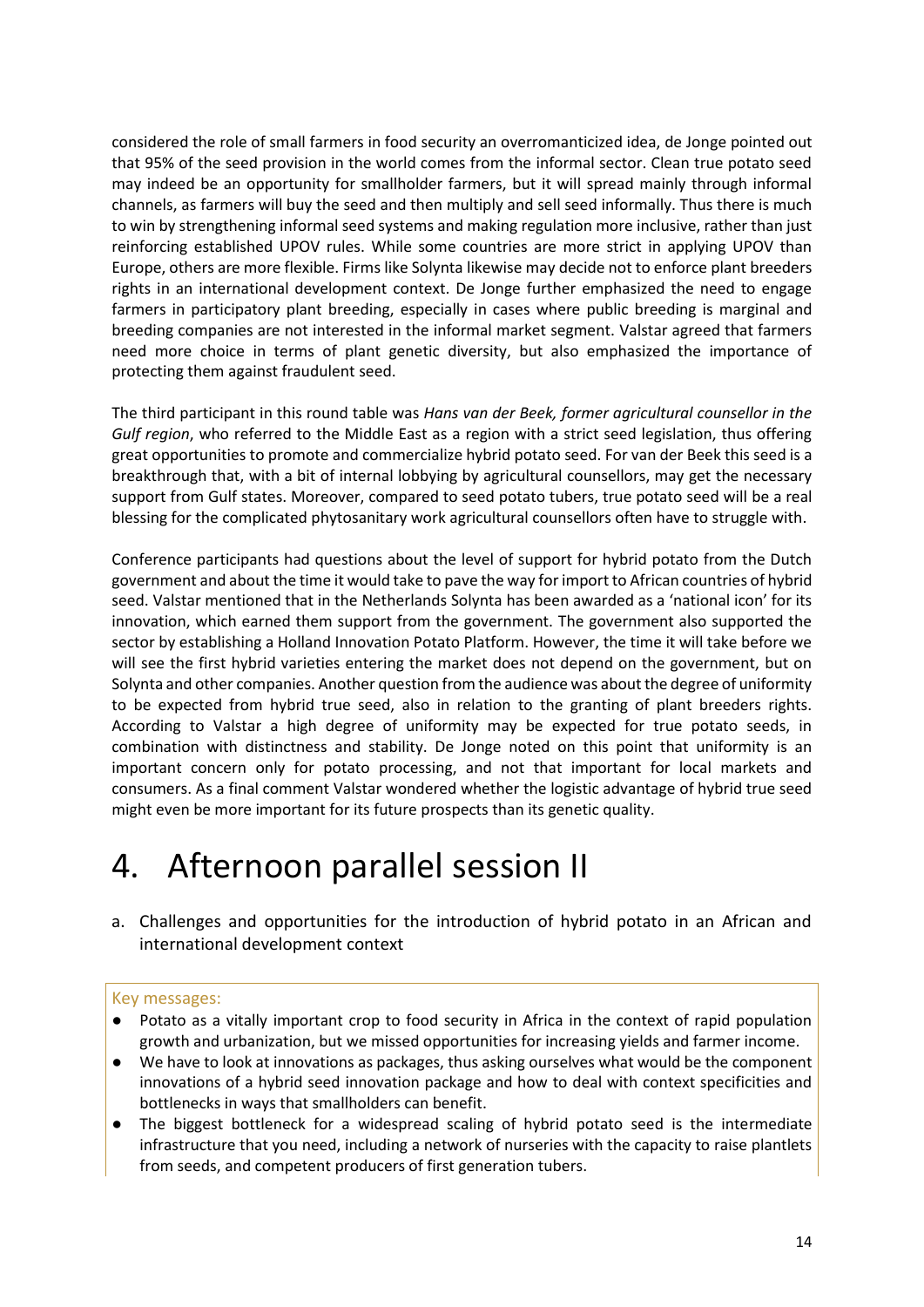- Dialogue and collaboration, involving the whole sector 'diamond', is crucial to see how to make innovation fit and to create both 'push' and 'pull'.
- A working system of plant variety protection is a crucial condition for seed companies to become active in countries and introduce high value varieties.
- Seed certification is important for producers, but often will be too expensive for farmers to afford.

This session started with a presentation by *Graham Thiele, Director of the CGIAR Research Programme on Roots, Tubers and Bananas*, who discussed potato as a vitally important crop to food security in Africa in the context of rapid population growth and urbanization. A major bottleneck in this regard is the low productivity of potato cropping in Africa, with climate change exacerbating the challenges for agri-food systems. In response to these challenges new potato varieties have been introduced, but adoption has been limited due to underinvestment in breeding, an informal system with farmers saving and sharing their own seed, specific and diverse agroecological conditions, and local market taste and colour preferences. Thus we are facing missed opportunities for increasing yields and farmer income! What would it take, in the context of these African system conditions, for a widespread scaling of hybrid potato seed with the prospect of accelerated varietal turnover and yield gain? A single innovation will not scale on its own and we have to look at innovations as packages. We thus must ask ourselves what would be the component innovations of a hybrid seed innovation package and how to deal with context specificities and bottlenecks in ways that smallholders can benefit? In terms of agronomic system conditions, it involves the validation of hybrid seed for local growing conditions, protocols for potato plant raising, and the modification of farmer cultivation practices. In terms of institutional system conditions, there is a need for capacity building and farmer outreach, regulatory procedures for certifying hybrid seed, pro-poor credit arrangements, and market linkages creating stable revenue streams. In this context, Thiele pointed out two potential bottlenecks. One relating to plant raising, implicating a need for specialised hybrid potato seedling raisers who can provide smallholder farmers with first generation tubers. Another relating to local varieties and consumer preferences against which hybrid varieties have to compete, with the option to introduce hybrid varieties first in regions where tubers are relatively expensive and consumers have less marked quality preferences.

In the Q&A session after this presentation, *Mandla Nkomo (Solidaridad)* and *Marja Thijssen (Wageningen Centre for Development Innovation)* had the opportunity to comment. Nkomo responded with the observation that for a potato system transformation you need to operate at multiple levels, requiring interventions both at the policy level and at the ground level. The biggest bottleneck for a widespread scaling of hybrid potato seed is the intermediate infrastructure that you need, including a network of nurseries with the capacity to raise plantlets from seeds, and competent producers of first generation tubers. By supporting farmers with technical know-how they may become local seed producers and many farmers indeed have already experience with growing hybrid peppers and tomatoes. Thijssen very much agreed that, for successful innovation, you need to look at the entire innovation package. On the one hand there is the technical potential to improve breeding, seed multiplication, transport and storage. On the other hand, you need supportive collaboration, public-private partnerships, investment in extension, a valuable business model, appropriate regulation, etc. To make it happen, it is important to have a good understanding of the sector in the country where you want to introduce seed innovation and to be aware of the different interests involved. Dialogue and collaboration, involving the whole sector 'diamond', is crucial to see how to make innovation fit and to create both 'push' and 'pull'.

It was noted by the audience that CIP made large investments in true potato seed (TPS) in the 1980's, but that it never caught on. Why then will current efforts in hybrid true seed be successful? According to Thiele there were many reasons why TPS didn't work, but most importantly its quality did not match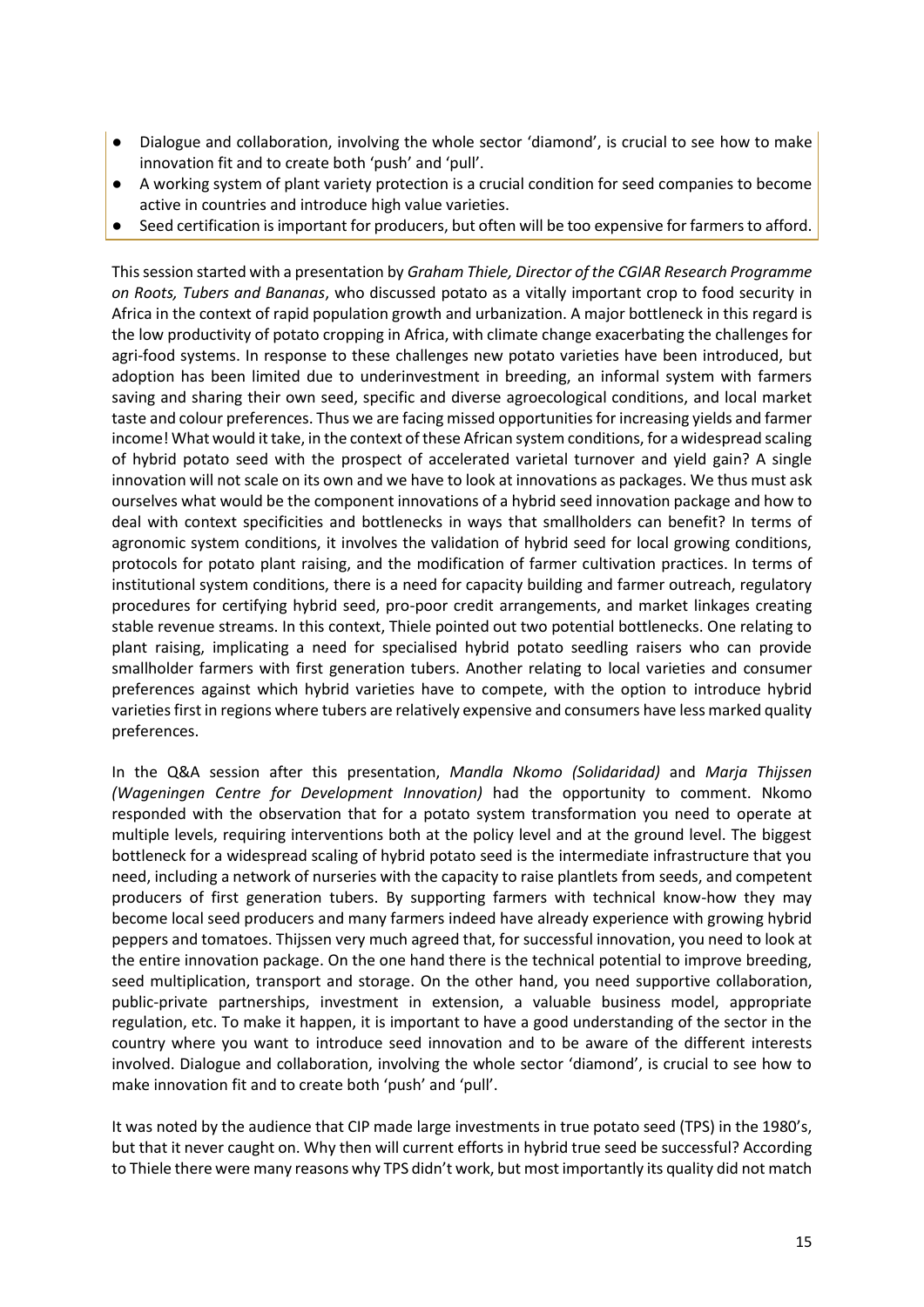seed potatoes. Therefore it was only attractive to farmers in a 'niche' region like Nepal with limited access to seed potatoes. This prompted the question whether CIP would support the scaling of current hybrid true seed technology. With this technology, as Thiele made clear, there is more hope for success and there is indeed interest at CIP in hybrid potato. In response to a question about the use of transplants instead of tubers in cultivating hybrid potato, Nkomo argued that multiplying seed into tubers may further reduce the cost of potato planting material. The question how hybrid seed can best be made available to farmers is still up in the air however. Anyway, in potato production areas, there should be investment in local nurseries that can produce clean planting material from seed. A final question concerned regulatory barriers and governmental support as one of the multiple levels to address in seed innovation. Thijssen emphasized the importance of a working system of plant variety protection as a crucial condition for seed companies to become active in countries and introduce high value varieties. Nkomo explained how Solidaridad in Mozambique has been helping the country to create an enabling seed policy environment by bringing all stakeholders around the table. Noting that seed systems are areas of conflict of interest, Thiele argued that seed certification is important for producers, but often will be too expensive for farmers to afford. You need a system in which seed multipliers receive certified seeds, while loosening up certification requirements for farmers.

b. Key requirements for successful introduction of hybrid potato in Africa: experiences from the ground

#### Key messages:

- Seeing is believing: we should make farmers understand the added value of hybrid quality seed through mutual learning in farmer field trials.
- It is all important to clearly and timely inform potato farmers about the necessary changes in their farming practices when shifting from seed tubers to hybrid seed.
- Current variety development does not focus on the particular needs of African potato systems and there seems to be little interest from international seed potato industry to invest in African countries.
- Even though farmers will keep to reusing commercially obtained potato planting material, there is plenty of room for market extension because only a very small percentage of farmers nowadays have access to quality seed.

This session started with short pitches by representatives from four international breeding firms: Rien van Bruchem (Area Crop Manager Bejo), Gerard Backx (CEO HZPC), John Makoni (CEO EASI Seeds), and Maaike Groot (Manager Public Affairs East-West Seed). Bejo is a vegetable breeding company, actively studying the possibilities for hybrid potato in Africa. HZPC is a leading potato breeding company with more than a century long history, also testing hybrid potatoes in Africa. EASI Seeds is marketing a wide range of vegetable seeds to African farmers, including hybrid potato seeds. East-West Seed is a family business in tropical vegetables for smallholder farmers, strongly building on Asia experiences and now also active in Africa.

The four speakers had been asked to discuss (1) key challenges the company has to face in working with hybrid (potato) varieties in the African international development context, and (2) their take home message for successful introduction of these varieties, especially with a view to its potential value for smallholder farmers. According to *Rien van Bruchem from Bejo*, key challenges are: getting permits for the import of hybrid potato seed, national procedures for variety registration, and the breaching of variety protection by farmers multiplying seed tubers that have been grown from hybrid seed. As a take home message van Bruchem emphasized the need for farmer trainings and mutual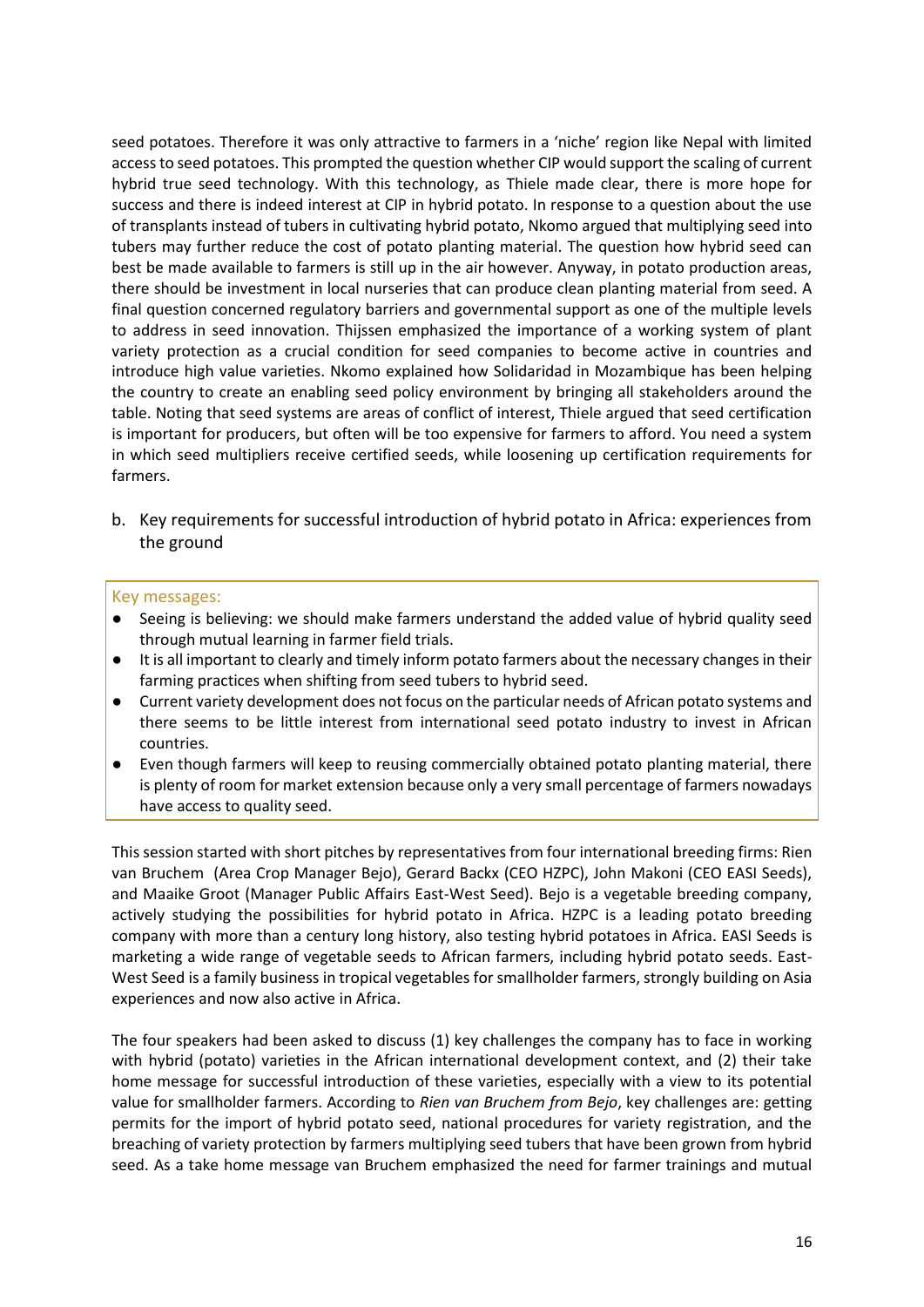learning through farmer field trials, with Bejo acting as a partner. *Gerard Backx from HZPC* mentioned the production, pricing and distribution of hybrid potato planting material as key challenges and also noted that it will take years before hybrid varieties will outperform classic varieties, although early and mediocre hybrid varieties may already compete with local seed potato in Africa. For *John Makoni from EASI Seeds*, the raising and transplanting of hybrid potato seedlings, education of smallholder farmers about early crop management, and finding market outlets for ware potatoes are the main challenges with the introduction of hybrid seed. As a take home message he emphasized the efforts needed to clearly and timely inform potato farmers about the necessary changes in their farming practices when shifting from seed tubers to hybrid true seed. Finally, *Maaike Groot from East-West Seed* mentioned as key challenges concerns about the costs of growing hybrids and confusion among farmers about the distinction between hybrids and GMOs. Her take home message: seeing is believing, thus making farmers understand the added value of hybrid 'quality seed'.

*Peter Gildemacher (Head Knowledge Unit KIT Royal Tropical Institute)* was invited in this session to comment. He started with two observations. Currently, variety development does not focus on the particular needs of African potato systems. And there seems to be little interest from the international seed potato industry to invest in African countries, while there is a low premium for small producers in Africa to specialize in seed potato production. Two questions followed from these observations with regard to hybrid potato. Its introduction offers opportunities for rapid variety turnover, but will this also lead to more targeted breeding for sub-Saharan Africa? And what about the necessary investments in hybrid seed production? Is there a viable business model for local specialized production and retail of mini-tubers, when farmers can also choose to reproduce these tubers themselves for new cropping seasons? A final question raised by Gildemacher related to the advisory services for farmers as part of the hybrid potato innovation package. Would indeed the market promise of this innovation be attractive enough to really invest in these services?

Questions from the audience primarily related to the business model for hybrid potato in the African context. What will be the economic potential in Africa of the value chain from transplants to ware potato? Van Bruchem admitted that a focus on cost pricing is all important, but was also confident that Bejo would be able to offer seed at a price in the range of tomato and pepper. Backx however questioned whether the potato market really would be willing to pay such prices as the first alternative is the vegetative reproduction of those varieties. Groot, on the other hand, argued that the only way to sell commercial seeds in smallholder settings is to make farmers see the added value, which will take a long-time effort indeed. In addition, she noted that investment in quality seeds represents only 10% of the investment in farm inputs like chemicals and water, inputs which will yield much less without investing in seeds too. Gildemacher added to this point that, even though farmers will keep to reusing commercially obtained potato planting material, there is plenty of room for market extension because only a very small percentage of farmers nowadays have access to quality seed.

### 5. Afternoon plenary session

#### a. Panel discussion

#### Key messages:

- Without denying the importance of plant breeders rights, research done with public funds should reflect the public good of affordable planting material.
- The interface between formal and informal seed systems requires flexible regulation, novel methods for access to seed and attention for the role of women as seed potato producers.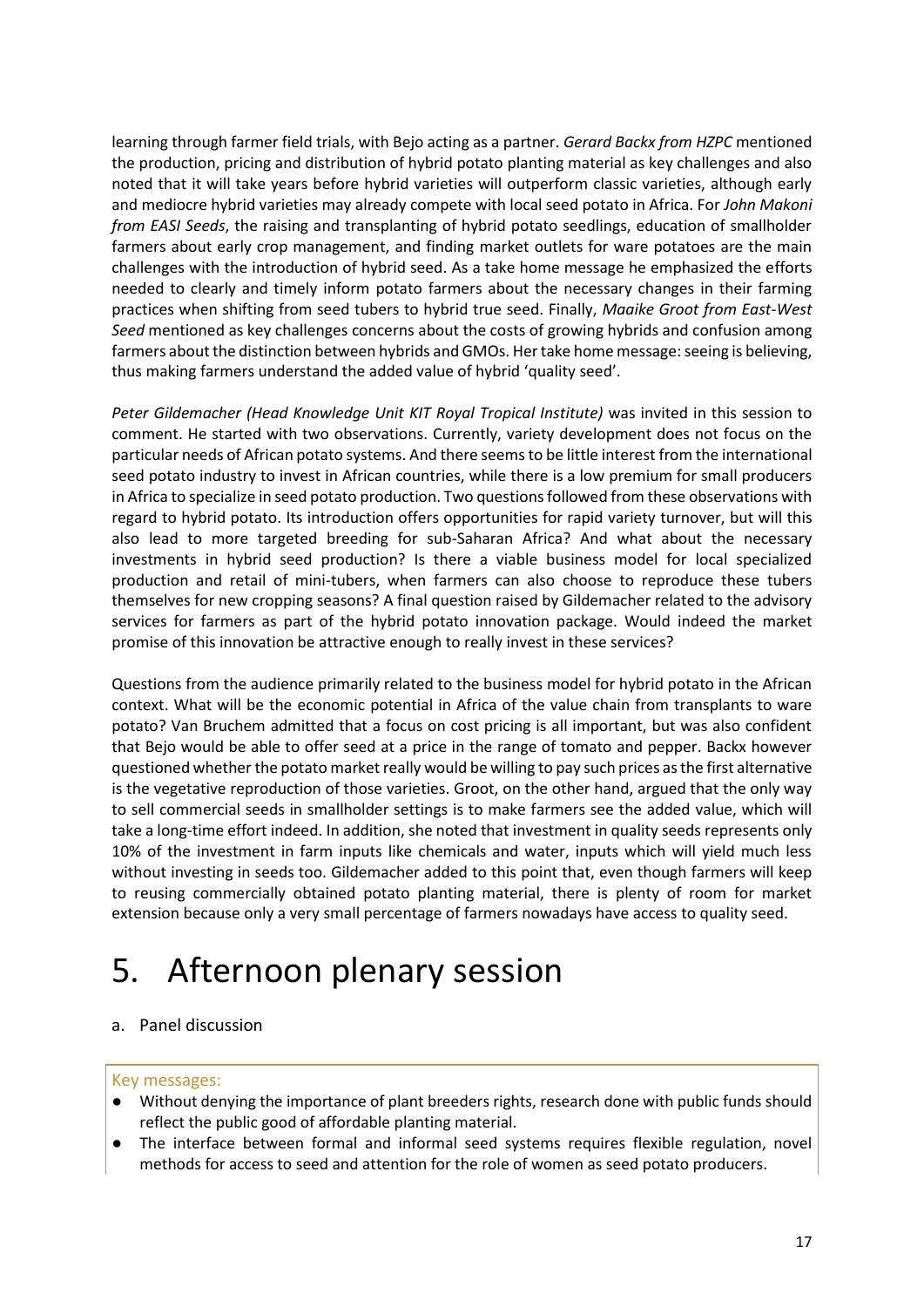Hybrid breeding offers the opportunity to focus on traits specifically needed in Africa, also enabling potato cultivation in new environments and warmer climate zones.

A panel with Mandla Nkomo, Jim Lorenzen, Graham Thiele, Niels Louwaars and Peter Gildemacher finally discussed the role of hybrid potato in achieving food security, sustainability and social justice as important sustainable development goals.

According to Nkomo the priority is to improve access to good planting material, especially with its 'last mile' distribution. The challenge is to make distribution of hybrid potato seed more effective than the current system of tuber distribution with all its logistic challenges. His second point was about affordability. Without denying the importance of plant breeders rights, Nkomo maintained that research done with public funds should reflect the public good of affordable planting material. The price of hybrid seed is not yet known, but he hoped that a 'high volume low price' approach will lead to equitable access, thus contributing to SDG2. In response, Louwaars recalled the Kenyan slogan "good seed costs nothing, it pays", whereby transport costs of hybrid true seed do not make the difference, but the research efforts that add value to the seed.

As Thiele pointed out, the 'last mile' is also about inclusion of smallholder farmers and their preferences, whereby the informal seed system will continue to be important with the introduction of hybrid true potato seed. The interface between formal and informal seed systems requires flexible regulation, novel methods for access to seed and attention for the role of women as seed potato producers, also making seed systems more resilient to shocks like Covid19 and climate events. Gildemacher mentioned local multiplication as another important issue in this context. With the introduction of hybrid potato seed, the major system change is that new possibilities arise for local multiplication, making available to end users either plantlets or tubers as starting material. As there are not many large farmers in sub-Saharan potato regions, multiplication ideally should be scale neutral, not requiring much land and offering business opportunities for both youth and women. As soon as competitive varieties are available, it will be possible to test business models linking breeders with local multipliers.

Wondering where the first adoption of hybrid seed will happen, Louwaars suggested that it may not be in traditional higher altitude areas, but at middle and lower altitude, where disease pressure is higher. Thiele agreed that there is a need to breed potatoes for a warmer climate, also enabling potato cultivation in new environments. More in general, Gildemacher emphasized the opportunity to focus hybrid breeding on traits specifically needed in Africa, as these are different from Asia and Europe. As it may not be the first priority for business, that is where public-private partnership like Seed NL should come in.

#### b. Closing reflections by Louise Fresco

#### Key messages:

- Undernutrition requires food that is affordable for the urban poor while offering income for the rural poor. This is only possible with an efficient organization of the food chain as a whole.
- The introduction of hybrid seed requires an integrated chain approach and coordination at national level. So, partnerships are essential, no stakeholder can do this alone.
- One important outcome of this conference could be the establishment of partnerships and a common platform to exchange lessons learned on business models that work.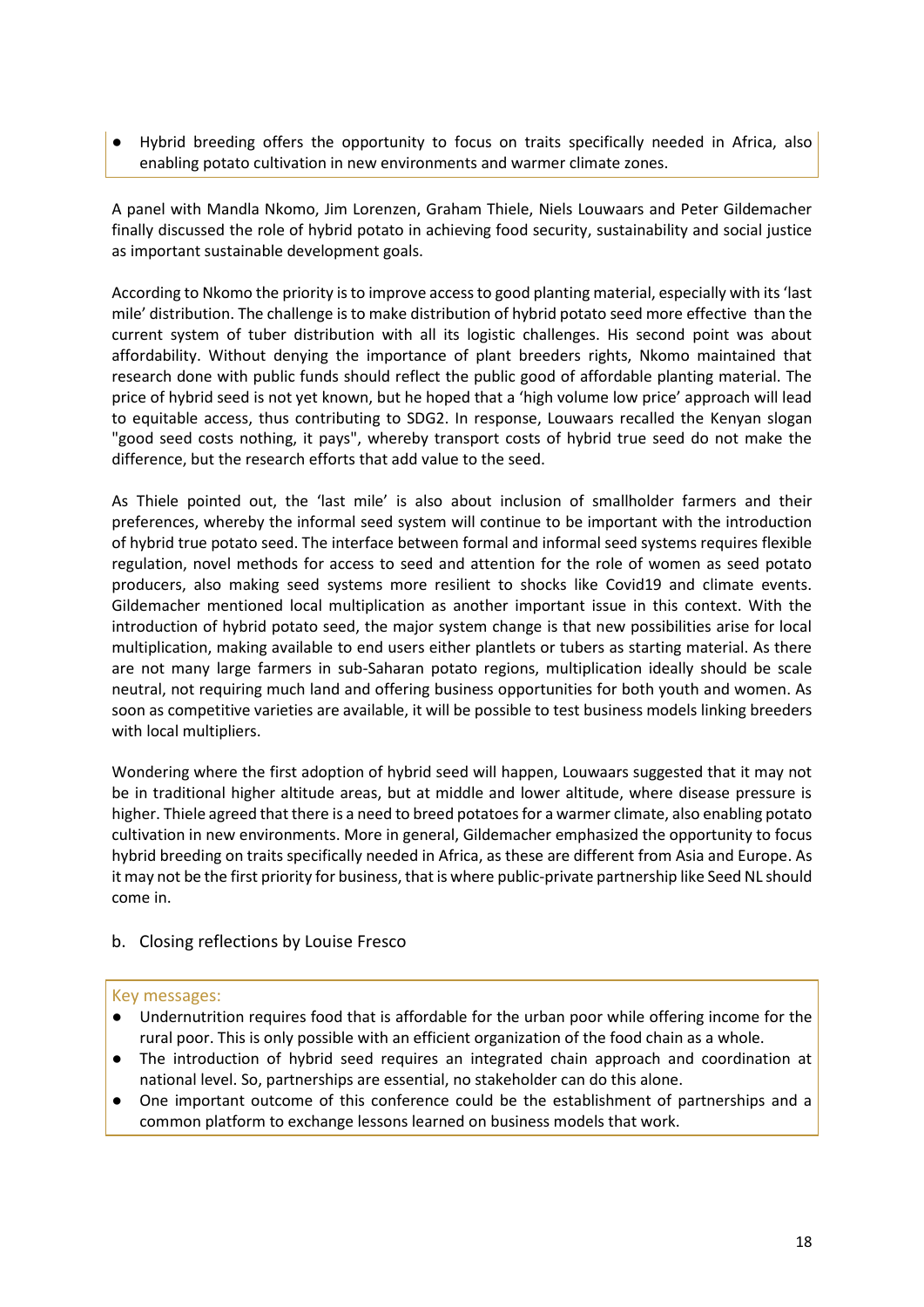The question how hybrid potato can contribute to SDG2 and its dimensions of poverty and undernutrition was also taken as a starting point by *Louise O. Fresco, president of the Executive Board of Wageningen University & Research*, in her closing reflections on the conference. The botanical structure of potatoes and tubers allows for high productivity. Yet, farmers in Africa and beyond still struggle with a big yield gap. When introducing hybrids with the aim to reduce this gap, we also need to address the production system as a whole. Can we have a system that allows smallholder farmers to grow into emerging entrepreneurs with potatoes as a base crop? Undernutrition requires food that is affordable for the urban poor while offering income for the rural poor. This is only possible with an efficient organization of the food chain as a whole. The challenge is to help farmers realize the potential of potatoes. Thus, breeding goals should also respond to the diversity of cropping systems. As there is no blueprint miracle potato that fits everywhere, hybrid breeding as a new approach can help diversify the seed system for the variation in conditions. A crucial issue from the economic point of view is how to breed potatoes that fit both small and large scale producers. Overall, the introduction of hybrid seed requires an integrated chain approach and coordination at national level. So, partnerships are essential, no stakeholder can do this alone. Looking forward to the longer term, potatoes may serve many uses in the biobased economy and also play a role in replacing animal proteins. This modern uses need to translate into new breeding goals for the long term. One important outcome of this conference could be the establishment of partnerships and a common platform to exchange lessons learned on business models that work.

The final point in Fresco's reflections was also emphasized by Netherlands Food Partnership director Myrtille Danse in her thanks to the organizers of the conference, with the announcement of a followup meeting to build the agenda for next actions.

### 6. Concluding observations

In this concluding section we would like to reflect from the perspective of responsible innovation on a number of themes that emerged during the conference: the game changing character of hybrid potato seed technology, the relationship between formal and informal potato systems, the challenge to develop business models for hybrid potato, and the relationship between public and private interests.

#### Game changing technology

Hybrid potato seed technology is indeed a game changing technology with the potential to contribute to food security and prosperity. The production of potatoes per hectare, especially in developing countries can increase significantly and the technology may lower disease pressure by means of resistant varieties. The work of Potarei PhD Luuk van Dijk and co-workers shows that hybrid potato cultivation may result in different cropping and cultivation systems, varying from direct sowing in open ground to special nurseries that produce seed-based transplants or seedling tubers. <sup>2</sup> Hybrid breeding may therefore have disruptive consequences. Some speakers expect that hybrid potato breeding technology may even turn potato cultivation into a kind of horticulture with short variety cycles.<sup>3</sup> This game-changing dimension of hybrid potatoes implies that we can better talk of a system transition, involving an extensive innovation package, as was also observed during the conference. The work of Potarei researcher Rosanne Edelenbosch and her colleagues indicates that on a global scale

<sup>&</sup>lt;sup>2</sup> van Dijk LCM, Lommen WJM, de Vries ME, Kacheyo OC, Struik PC (2020) Hilling of transplanted seedlings from novel hybrid true potato seeds does not enhance tuber yield but can affect tuber size distribution. Potato Res https://doi.org/10.1007/s11540-020-09481-x

<sup>3</sup> This is also mentioned in the discussion section of the paper: Van Dijk LCM, Kacheyo OC, De Vries ME, Lommen WJM & Struik PC, 2021. Crop cycle length determines optimal transplant moment for seedlings from hybrid true potato seeds.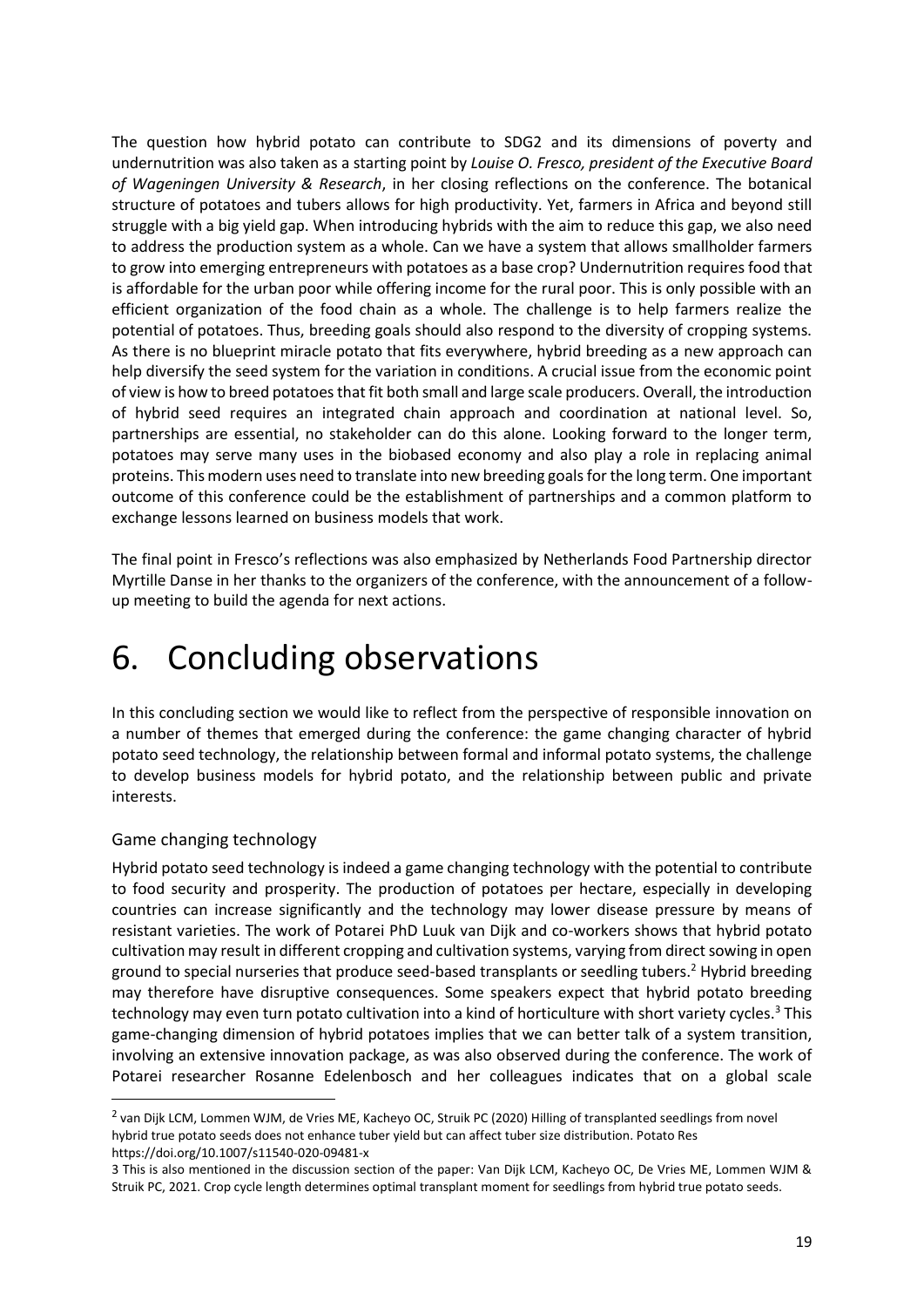agricultural sectors may change completely in 10 or 20 years and that, within the global potato sector, hybrid technology may have an important role in that.<sup>4</sup> To understand such a fundamental transformation, we need a comprehensive systems perspective, as countless other innovations – in a technical, social, economic, environmental and institutional sense – must take place to make it successful and, not in the least, acceptable, as an example of responsible innovation.

#### Formal and informal systems

This brings us to a second theme: the impact of hybrid potato technology, or rather innovation package, on informal agricultural systems in low-income countries. In these countries, where the majority of the population belongs to small farmers and where often women have a significant role in agriculture, this impact can be far reaching because agricultural systems are directly linked to social and cultural patterns and structures on a local level. Several speakers indicated that these informal systems will not disappear. If the hybrid potato, which is strongly coupled to western-based formal agronomic systems, is to be successful in these areas, modes will have to be found that enable coexistence with these informal systems. Knowledge of and respect for these local systems and the willingness of Western actors to critically reflect on dominant approaches and ideas that are prevailing in the West, was also stressed as an important pre-condition for responsible innovation by African participants in a Potarei workshop on hybrid breeding in 2019 in Ghent.<sup>5</sup> In this context, hybrid potato has the potential to contribute to a mutually beneficial interface between formal and informal systems, because the so-called farmer's privilege in the plant breeders' rights model allows farmers to use tubers of hybrid potato varieties as seed potatoes in an informal system. It is expected that farmers will also trade these tubers at their local markets and thus contribute to the dispersion of the new hybrid varieties in these regions.

#### Business models

The introduction of hybrid potatoes may also lead to new business models as this technology makes it possible to breed specific varieties at a much higher speed. It can lead to the expansion of existing markets, but also to new markets, processing activities, and industries. It can, however, also generate skepticism and resistance when it conflicts with existing agronomic traditions, interests and potato value systems.<sup>6</sup> In general, business models for hybrid crops are often based on the fact that the crops are not suitable for propagation by farmers themselves. In this regard, the potato is a problematic crop because tubers of hybrid varieties can still be propagated in the traditional way. It could mean that business models for hybrid potatoes will stronger rely on variety protection regimes such as breeders rights and patent laws, which in turn could be a source of controversies. Developing business models is especially difficult in low-income countries, as the new varieties are likely to be introduced at premium prices, which will not be affordable for most farmers. This implies that the introduction will only take place through a limited number of wealthier farmers or institutional parties. However, as explained before, because of the farmer's privilege, new varieties are expected to trickle down in the informal system and propagated vegetatively anyway. It is not inconceivable that the accumulation of diseases in these tubers over a number of propagation cycles will create a growing demand for clean tubers or plantlets of these varieties. The formal commercial hybrid system may thus function as a continuous input source that can provide disease-free tubers to the informal system and contribute to higher yields and fewer diseases overall.

<sup>4</sup> Edelenbosch R & Munich G (2020) *Potatoes are the future – Three scenarios for hybrid potatoes and the global food supply*. The Hague: Rathenau Instituut (https://www.rathenau.nl/sites/default/files/2020-

<sup>12/</sup>Rathenau Instituut 2020 Potatoes are the future.pdf)

<sup>&</sup>lt;sup>5</sup> Swart JAA. Swart & Stemerding D (2019) Opportunities and challenges for hybrid potatoes

in East Africa. Available at https://www.nlfoodpartnership.com.

<sup>6</sup> Beumer K, Edelenbosch R (2019) Hybrid potato breeding: A framework for mapping contested socio- technical futures. Futures, https://doi.org/10.1016/j.futures.2019.01.004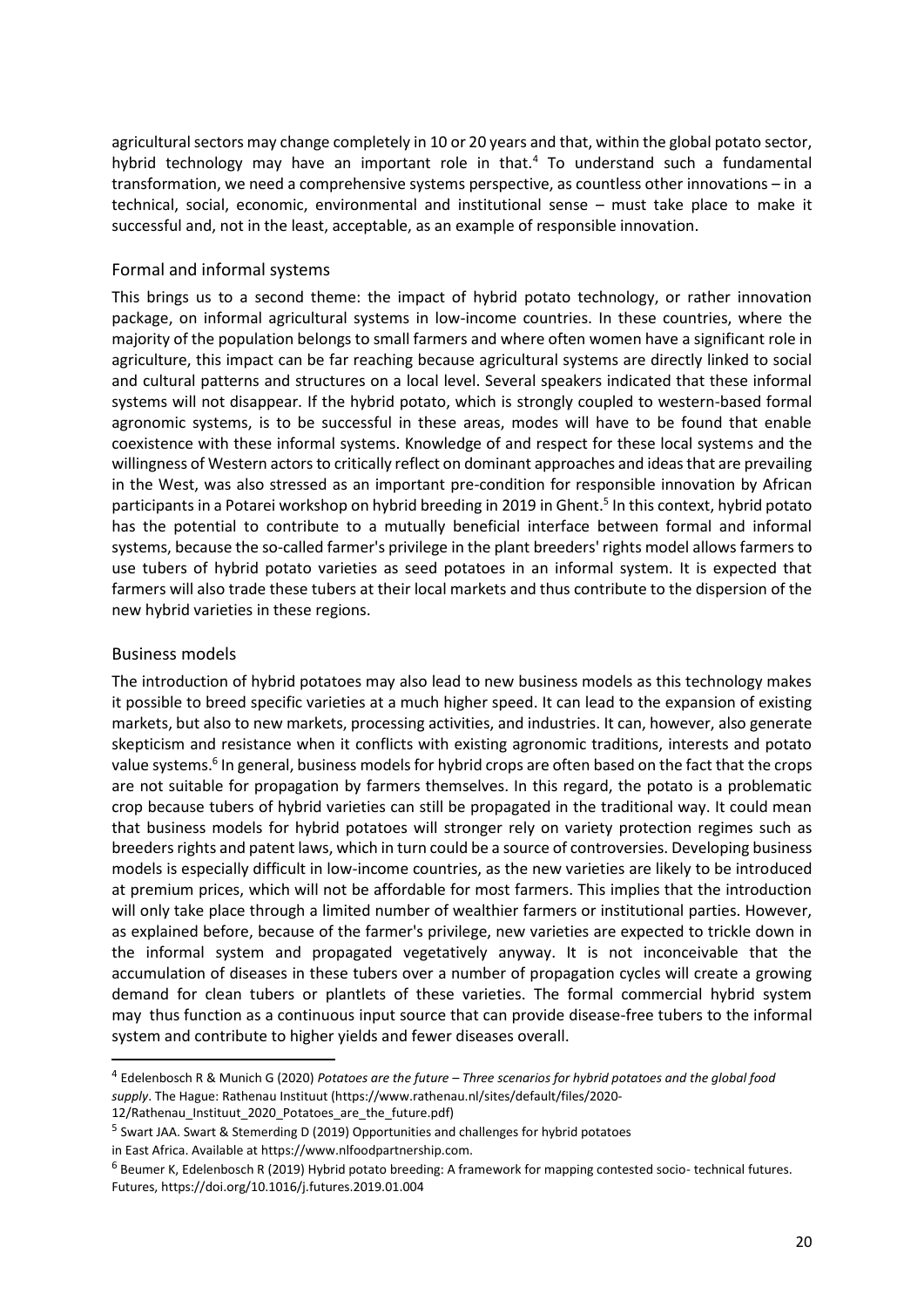#### Private and public interests

Another theme is the relationship between public and private partners. It was noted during the conference that a lot of breeding research is funded with public money and that new technologies should therefore be sufficiently publicly available. Indeed, much knowledge on breeding and starting material comes from public sectors and may be considered as a common or a public good.<sup>7</sup> However, private companies also add value and distribution efficiency to these public goods. The interdependency of the public and private sectors implies a need for cooperation and sharing of seeds and knowledge. The problem, of course, is that recognition of the partly public character of breeding knowledge does not directly lead to a working business model for seed companies that have to operate individually in a globally organized competitive system, from which they cannot easily withdraw. In that regard, the outcome of the poll held during the conference on the desirability and plausibility of the three scenarios was striking. Of the more than 150 participants in the poll, nearly 30 percent thought that further global monopolization was plausible, but only one percent believed that such a future was desirable. The poll thus suggests a large gap between what is desired and what is expected to happen. This points to the risk of a development that no one wants but that will nevertheless happen.

#### Towards a sector-based corporate social responsibility

Based on the themes described above we observe a number of challenges:

- 1) The extent to which the Dutch sector can maintain leadership in the seed potato market versus the rise of regionally and locally oriented markets in the context of hybrid potato breeding.
- 2) The extent to which business models can be developed that result in a synergistic connection between the formal Western potato system and the informal systems in low-income countries.
- 3) The extent to which potato breeding companies are able to develop varieties and business models that respond to the needs and circumstances of local farming in low-income countries.
- 4) The extent to which potato breeders are able to develop and introduce varieties (as an innovation package) that will make a substantial contribution to SDG goals.

These challenges require both particular breeding efforts, institutional changes and measures that strengthen the position of weaker stakeholders in the potato value chain, especially in low-income countries. It also requires reflection on the position and role of the Dutch potato sector as a strong and significant actor. And it stresses the need to take serious the concept of corporate social responsibility, which refers to the internalization of norms and values by the company, related to social and sustainability goals inside and outside the company. As such it is linked to the Triple-P concept (People, Planet, and Prosperity) as well as to SDG dimensions.

However, these challenges are huge and probably transcend the capacities of individual companies that, as stated, have to operate in a global and highly competitive environment. What is needed is a collective effort at the international sector level to put CSR values into practice.<sup>8</sup> In other words, CSR should be conceived as a commons-based practice that benefits everyone only if it is adopted collectively. Individual companies can, however, still play a role in responding to these challenges. Indeed, although breeding companies are highly competitive, there is in this sector a long tradition of cooperation and exchange of knowledge, supported by governmental and sector-wide institutions, especially in the Netherlands. It is precisely this tradition that has the potential to institutionalize corporate social responsibility on the sector level in an international context, in order to give

<sup>7</sup> Beumer K, Stemerding D. & Swart JAA (2020) Innovation and the commons: lessons from the governance of genetic resources in potato breeding. Agriculture and Human Values. https://doi.org/10.1007/s10460-020-10169-8

<sup>8</sup> See also Netherlands Food Platform (2021) Vision document. Available at https://www.nlfoodpartnership.com.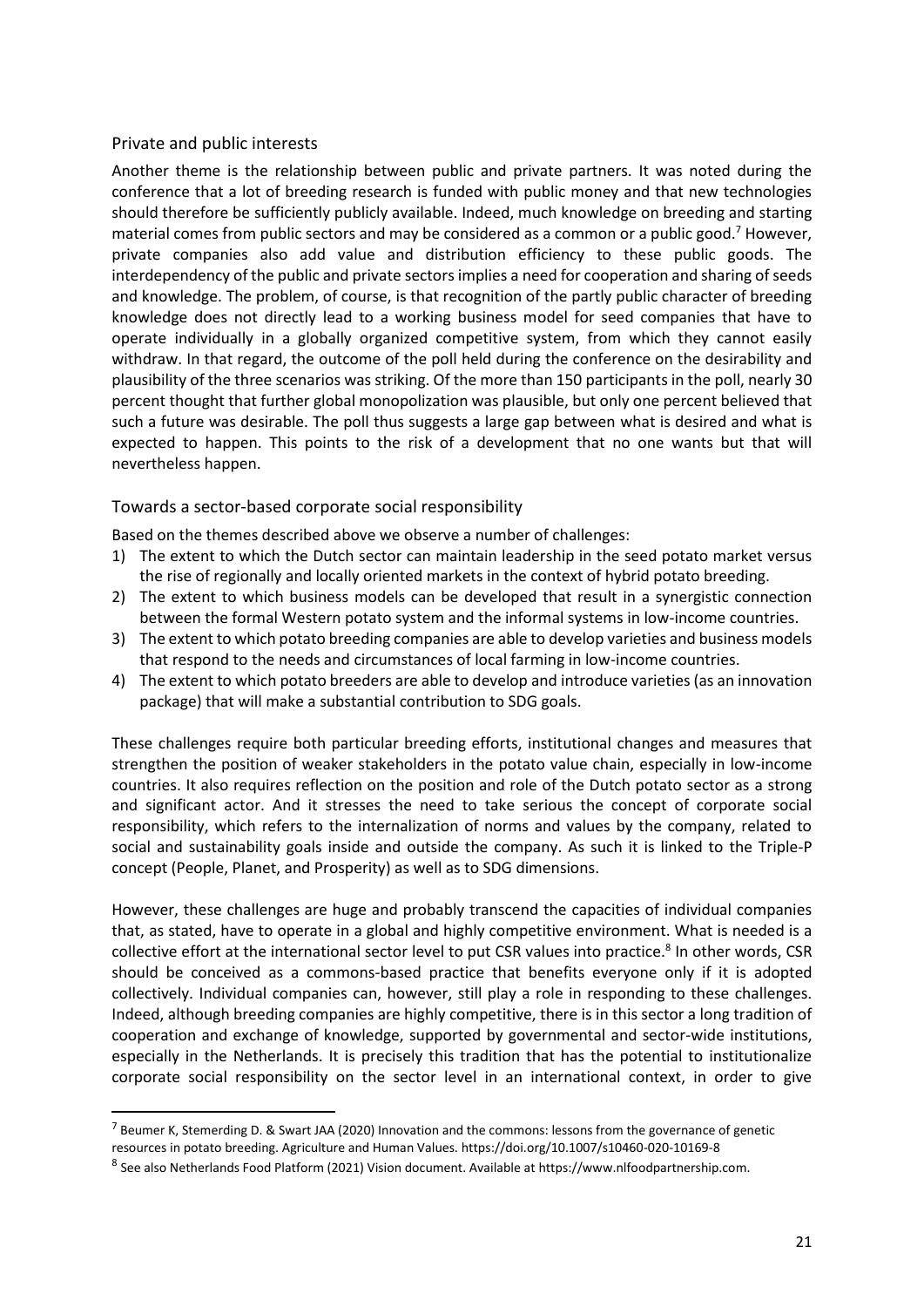stakeholders a significant voice at multiple levels over the value chain. It should lead, as was argued during the conference, to an integrated chain approach, requiring the support from supranational institutions, international funding organizations, charities and companies. Aiming at a sector-based corporate social responsibility approach, we would like to suggest the following steps and conditions:

- Research and experiments are needed to assess the potential, impact and consequences of hybrid potato seed technology. Not only with respect to diverse agronomic aspects but also to cultural and wider system aspects, including SDG2 goals that may be served directly or indirectly by this technology. With such programmes, including pilots and sector development projects, one is better equipped to anticipate the consequences of the introduction of hybrid potato.
- Such programmes should not be undertaken without participation of affected stakeholders themselves. Participation, however, should not be limited to explaining the technology and its benefits, it should also address the needs, concerns and objections of the stakeholder communities involved and the solutions they favor.
- Technology should not be seen as a morally neutral instrument as it may represent hidden value systems of innovating companies. Because of its game changing and possibly disruptive nature, it may also affect value systems of stakeholder communities. Respect for such value systems and the willingness to expose one's own value system to criticism, should be part of sector-based corporate social responsibility.
- It is important to constitute sector-based corporate social responsibility on a collective commonsbased level, including mechanisms that should prevent individual companies from circumventing jointly agreed CSR objectives.

These considerations should be translated and elaborated in concrete measures, actions, and practices. Extension activities, cooperation with local stakeholders, participatory breeding and sharing of knowledge are possible elaborations. However, it should also be accepted that these considerations may lead to abandoning a particular intended development or technology because of insufficient support from stakeholder communities addressed.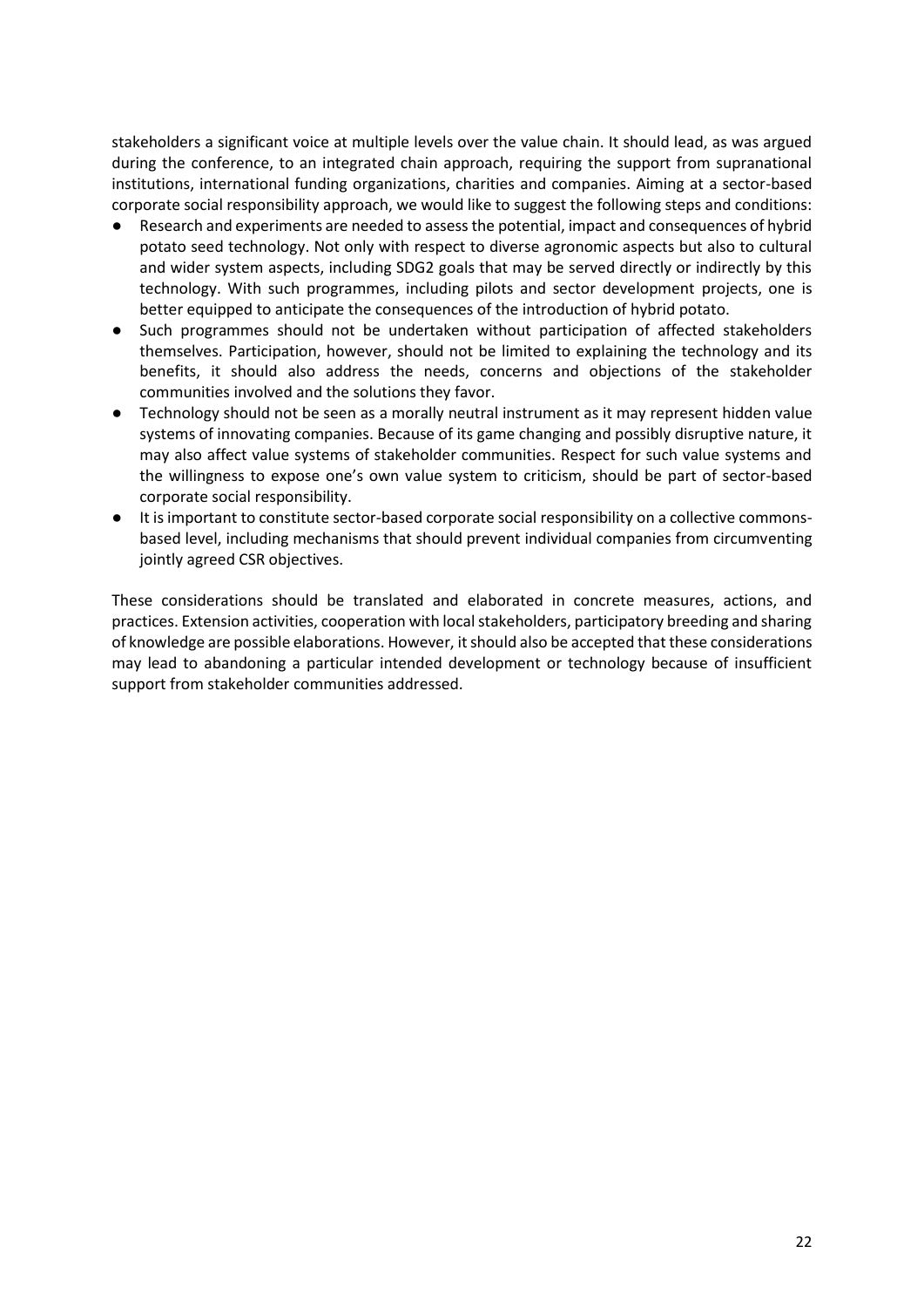## Appendix 1

| Conference programme Potato futures: impact of hybrid varieties                                |                                                                                                                                                     |                                           |  |  |
|------------------------------------------------------------------------------------------------|-----------------------------------------------------------------------------------------------------------------------------------------------------|-------------------------------------------|--|--|
|                                                                                                | <b>Topics</b>                                                                                                                                       | <b>Speakers</b>                           |  |  |
| 10.00                                                                                          | 1. Welcome and Introduction                                                                                                                         |                                           |  |  |
|                                                                                                | Aims, structure and background of the conference                                                                                                    |                                           |  |  |
|                                                                                                | SDG2 and related sustainable development goals as normative perspective                                                                             |                                           |  |  |
| 10.10                                                                                          | Opening by Jim Lorenzen (Senior Programme Officer - Bill and Melinda Gates<br>Foundation)                                                           |                                           |  |  |
| 10.30                                                                                          | 2.a Diploid hybrid potato as a system innovation                                                                                                    |                                           |  |  |
| $10.30 - 10.40$                                                                                | Main aims, technicalities and current                                                                                                               | Pim Lindhout (founder Solynta)            |  |  |
|                                                                                                | achievements with emphasis to breeding,                                                                                                             |                                           |  |  |
|                                                                                                | seed production, agronomy and logistics                                                                                                             |                                           |  |  |
| $10.40 - 11.00$                                                                                | Game changer? Hybrid potato as a                                                                                                                    | Paul Struik (Crop Systems Analysis - WUR) |  |  |
|                                                                                                | system innovation in diverse agricultural                                                                                                           |                                           |  |  |
|                                                                                                | systems: propositions for discussion                                                                                                                |                                           |  |  |
| 11.00                                                                                          | 2.b The future of hybrid potato: an agenda for debate                                                                                               |                                           |  |  |
| $11.00 - 11.20$                                                                                | Expectations, potential innovation                                                                                                                  | Rosanne Edelenbosch (Rathenau Instituut)  |  |  |
|                                                                                                | dynamics, future trends, uncertainties                                                                                                              |                                           |  |  |
|                                                                                                | and scenarios from a societal point of                                                                                                              |                                           |  |  |
|                                                                                                | view                                                                                                                                                |                                           |  |  |
| $11.30 - 11.45$                                                                                | Plausibility, feasibility and desirability of                                                                                                       | Romain Cools (president of World Potato   |  |  |
|                                                                                                | the three scenarios - reflections on the                                                                                                            | Congress) - International Speaker         |  |  |
|                                                                                                | outcomes of the poll                                                                                                                                |                                           |  |  |
| $11.45 - 12.30$                                                                                | Q&A with Pim Lindhout, Paul Struik, Rosanne Edelenbosch, Romain Cools - Q&A                                                                         |                                           |  |  |
|                                                                                                | session in Studio                                                                                                                                   |                                           |  |  |
| Prospects and challenges in a Dutch and agro-industrial system context<br>(parallel session 1) |                                                                                                                                                     |                                           |  |  |
| 13.30                                                                                          | 3.a Opportunities and threats of hybrid potato for the Dutch agro-industrial potato<br>sector                                                       |                                           |  |  |
| $13.30 - 13.45$                                                                                | Impacts of hybrid potato on the<br>$\bullet$                                                                                                        | Dick Hylkema (Director - NAO)             |  |  |
|                                                                                                | relations between value chain actors                                                                                                                |                                           |  |  |
|                                                                                                | and business models                                                                                                                                 |                                           |  |  |
|                                                                                                | Impacts on the international position<br>$\bullet$                                                                                                  |                                           |  |  |
|                                                                                                | of the Dutch (seed) potato sector -                                                                                                                 |                                           |  |  |
|                                                                                                | with a view on SDG2 and related                                                                                                                     |                                           |  |  |
|                                                                                                | sustainable development goals                                                                                                                       |                                           |  |  |
| $13.45 - 14.00$                                                                                | Main opportunities and threats for                                                                                                                  | Niels Louwaars (Managing Director         |  |  |
|                                                                                                | breeding and cultivation - next steps                                                                                                               | Plantum)                                  |  |  |
| 14.00 - 14.20                                                                                  |                                                                                                                                                     |                                           |  |  |
| $14.20 - 14.30$                                                                                | Discussion in four break-out groups: what actions are needed?<br>Sub- plenary feedback on outcomes break-out groups : moderators report back on key |                                           |  |  |
|                                                                                                | actions                                                                                                                                             |                                           |  |  |
| 14.45                                                                                          | 3.b Implications for (inter)national policy and regulation: round table discussion                                                                  |                                           |  |  |

٦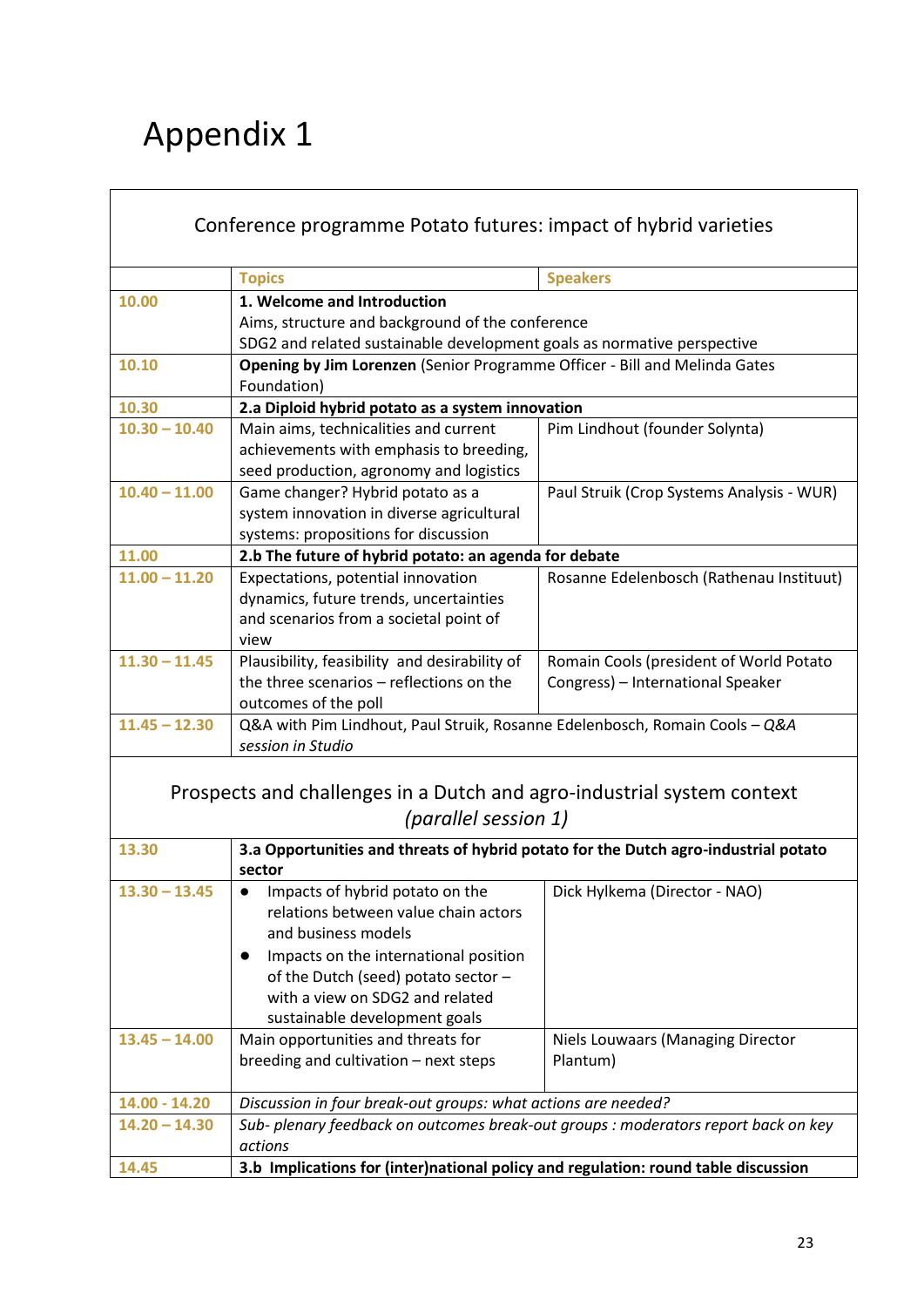| 14.45-15.15<br>$15.15 - 15.30$                                                                | Round table talk/conversation around:<br>Policy issues, phytosanitary and<br>$\bullet$<br>regulatory challenges emerging with<br>hybrid potato<br>Institutional and policy constraints in<br>$\bullet$<br>the global distribution of seed tubers<br>and of true potato seeds<br>Challenges with international policy<br>$\bullet$<br>and regulation in the local/informal<br>context<br>An enabling environment: role of<br>Dutch Embassies in international<br>positioning of the Dutch Potato sector<br>Q&A: how to create an enabling environment for hybrid potato? | Participants:<br>Marien Valstar (Seeds and Plant<br>Propagation Material, Ministry of<br>Agriculture)<br>Bram de Jonge (Seed Policy Officer Oxfam)<br>Hans van der Beek (Former Agricultural<br>Counsellor) |  |  |
|-----------------------------------------------------------------------------------------------|-------------------------------------------------------------------------------------------------------------------------------------------------------------------------------------------------------------------------------------------------------------------------------------------------------------------------------------------------------------------------------------------------------------------------------------------------------------------------------------------------------------------------------------------------------------------------|-------------------------------------------------------------------------------------------------------------------------------------------------------------------------------------------------------------|--|--|
| Prospects and challenges in an international development context<br>(parallel session 2)      |                                                                                                                                                                                                                                                                                                                                                                                                                                                                                                                                                                         |                                                                                                                                                                                                             |  |  |
| 13.30<br>4.a Challenges and opportunities for the introduction of hybrid potato in an African |                                                                                                                                                                                                                                                                                                                                                                                                                                                                                                                                                                         |                                                                                                                                                                                                             |  |  |
| 13.30-13:45                                                                                   | and international development context<br>Transition from current potato (seed)                                                                                                                                                                                                                                                                                                                                                                                                                                                                                          | <b>Graham Thiele (Director CGIAR</b>                                                                                                                                                                        |  |  |
|                                                                                               | systems to hybrid potato systems: system<br>requirements and implications for food<br>security                                                                                                                                                                                                                                                                                                                                                                                                                                                                          | Programme on RTB)                                                                                                                                                                                           |  |  |
| 13.45-14.30                                                                                   | Q&A session:<br>The need for high quality starting<br>$\bullet$<br>material for potato in South-Africa<br>How to support strategic innovation<br>$\bullet$<br>pathways to close the seed gap                                                                                                                                                                                                                                                                                                                                                                            | Mandla Nkomo (Solidaridad)<br>Marja Thijssen (Wageningen Centre for<br>Development Innovation)                                                                                                              |  |  |
| 14.45                                                                                         | 4.b Key requirements for successful introduction of hybrid potato in Africa:<br>experiences from the ground                                                                                                                                                                                                                                                                                                                                                                                                                                                             |                                                                                                                                                                                                             |  |  |
| 14.45-15.50                                                                                   |                                                                                                                                                                                                                                                                                                                                                                                                                                                                                                                                                                         | Rien van Bruchem (Bejo)                                                                                                                                                                                     |  |  |
| 15.50-15.55                                                                                   |                                                                                                                                                                                                                                                                                                                                                                                                                                                                                                                                                                         | Gerard Backx (HZPC)                                                                                                                                                                                         |  |  |
| 14.55-15.00                                                                                   | Sharing experiences and lessons learned                                                                                                                                                                                                                                                                                                                                                                                                                                                                                                                                 | John Makoni, CEO of EASI Seed<br>(Zimbabwe)                                                                                                                                                                 |  |  |
| 15.00-15.05                                                                                   |                                                                                                                                                                                                                                                                                                                                                                                                                                                                                                                                                                         | Maaike Groot, East West Seeds                                                                                                                                                                               |  |  |
| 15.10-15.20                                                                                   | Reflection: Key issues and concerns with<br>regard to hybrid potato systems and value<br>chains                                                                                                                                                                                                                                                                                                                                                                                                                                                                         | Peter Gildemacher (Head of Sustainable<br>Economic Development and Gender -KIT)                                                                                                                             |  |  |
| 15.20-15.30                                                                                   | Q&A                                                                                                                                                                                                                                                                                                                                                                                                                                                                                                                                                                     |                                                                                                                                                                                                             |  |  |
|                                                                                               | Final panel discussion and closing reflections                                                                                                                                                                                                                                                                                                                                                                                                                                                                                                                          |                                                                                                                                                                                                             |  |  |
| 16.00                                                                                         | What is the role for hybrid potato in<br>achieving SDG2 and related sustainable<br>development goals?                                                                                                                                                                                                                                                                                                                                                                                                                                                                   | Panellists from sector, science, breeders,<br>policy makers and NGOs.                                                                                                                                       |  |  |
| 16.45                                                                                         | Closing reflections                                                                                                                                                                                                                                                                                                                                                                                                                                                                                                                                                     | Louise O. Fresco (President of the<br><b>Executive Board of Wageningen</b><br>University & Research Executive Board)                                                                                        |  |  |